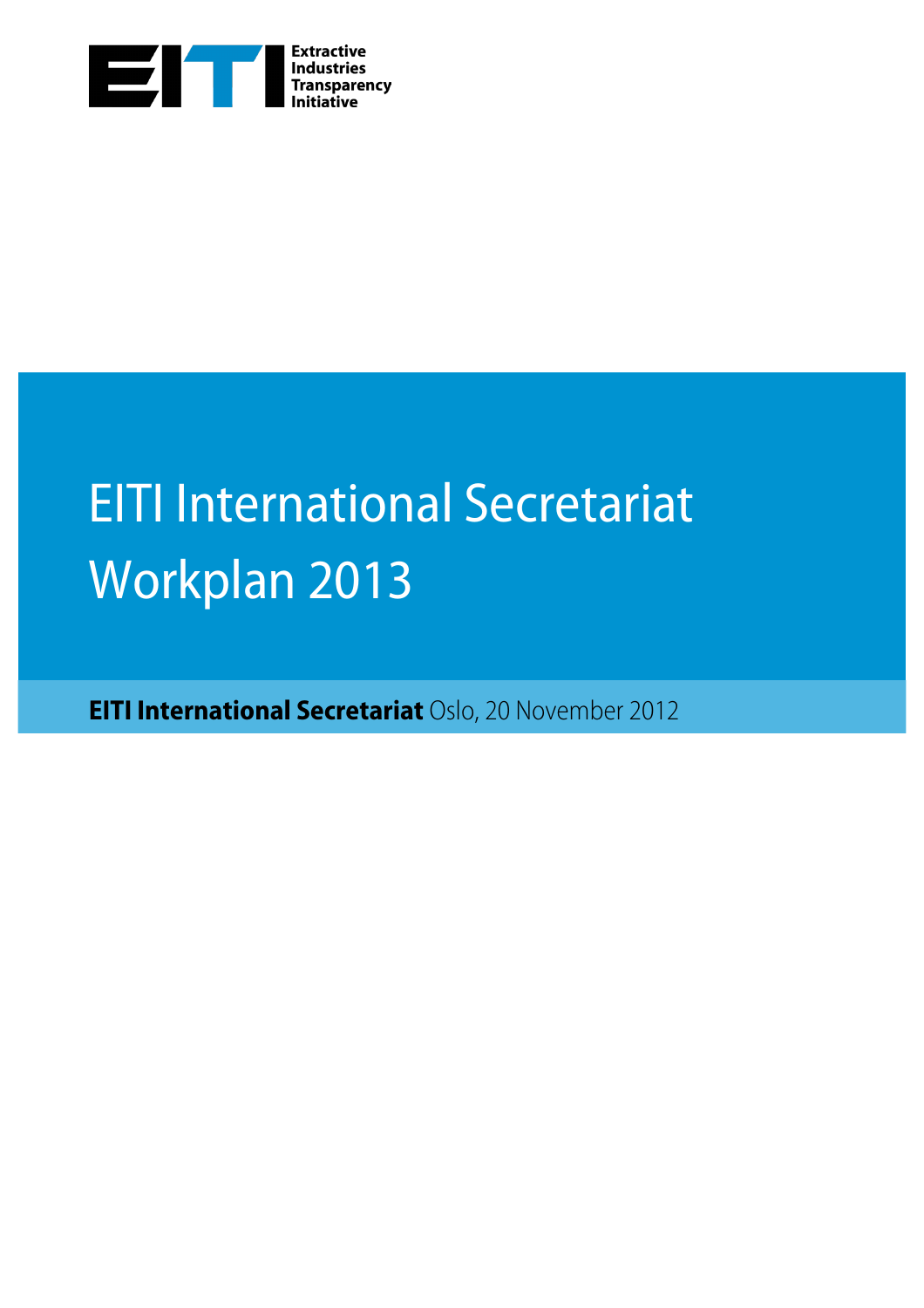## **Table of contents**

| $\mathbf{1}$   |     |  |  |  |  |  |  |  |
|----------------|-----|--|--|--|--|--|--|--|
| $\overline{2}$ |     |  |  |  |  |  |  |  |
| 3              |     |  |  |  |  |  |  |  |
|                | 3.1 |  |  |  |  |  |  |  |
|                | 3.2 |  |  |  |  |  |  |  |
|                | 3.3 |  |  |  |  |  |  |  |
|                | 3.4 |  |  |  |  |  |  |  |
|                | 3.5 |  |  |  |  |  |  |  |
| $\overline{4}$ |     |  |  |  |  |  |  |  |
|                | 4.1 |  |  |  |  |  |  |  |
|                | 4.2 |  |  |  |  |  |  |  |
| 5              |     |  |  |  |  |  |  |  |
|                | 5.1 |  |  |  |  |  |  |  |
|                | 5.2 |  |  |  |  |  |  |  |
|                | 5.3 |  |  |  |  |  |  |  |
|                |     |  |  |  |  |  |  |  |
|                |     |  |  |  |  |  |  |  |
|                |     |  |  |  |  |  |  |  |
|                |     |  |  |  |  |  |  |  |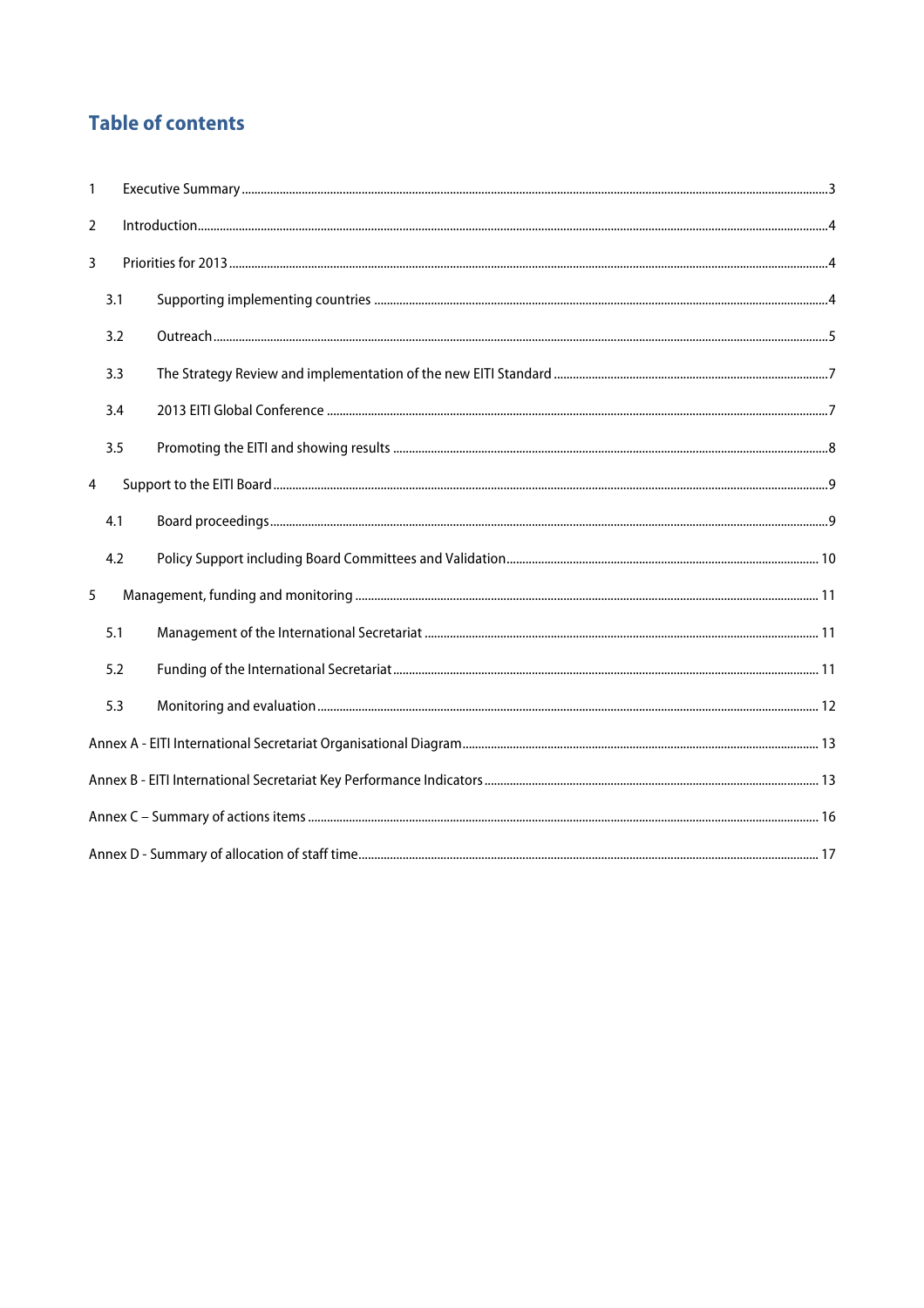## EITI INTERNATIONAL SECRETARIAT WORKPLAN 2013

## **1 Executive Summary**

Priorities for 2013 will be implementation, outreach and policy development, with the Sydney Conference as an important milestone.

- 1. **Implementation**. By the end of 2013, 35 implementing countries<sup>1</sup> will need to publish their reconciliation reports including 2011 data. In addition, 11 countries will be undergoing EITI validation or a Secretariat review. In addition, countries will require assistance to respond to the outcomes of the Strategy Review, which will reshape current and future implementation processes. Increasingly, the Secretariat will move beyond assisting implementing countries in their efforts to reach – or maintain – Compliant status, to assist countries to define what they want from the EITI process, and to help them translate their efforts into debate and change.
- 2. **Outreach** will also continue to require effort and attention. A number of countries have announced their commitment to implement the EITI and will require assistance from the Secretariat in their application to join the EITI family. In addition, efforts are ongoing to stimulate interest within other countries identified by the Board as outreach priorities. Furthermore, the Secretariat will need to cater to additional, ad-hoc and sometimes unexpected developments in countries that experience socio-political changes.
- 3. The **Strategic Review** is expected to be concluded in the run up to the Sydney Conference, to lead to a new EITI Standard, with an associated set of requirements. The Secretariat will continue to devote a great deal of time and effort to supporting the Review process up to the Sydney Conference, after which it will shift its efforts to assisting in the implementation o f the revised Standard.
- 4. The **Conference** not only requires a lot of logistical and administrative effort from the Secretariat. Until the end of May, further thinking is needed on the goals that are to be achieved through the Conference and how these translate into the way it is set up.
- 5. **Promoting the EITI and showing results** . With more countries having become EITI Compliant, the EITI increasingly needs to focus on capturing stories on how EITI is leading to change in order to increase international and national momentum and to stimulate peer to peer learning.

In order to meet these priorities, the Secretariat will:

- I. **do less in some cases**. The Secretariat will no longer need to explain the 2011 rules, and will further diminish the time and effort spent on non-priority outreach countries.
- II. **expand its capacity** with particular emphasis on meeting the expanding country management teams, and organising the EITI Global Conference.
- III. implement a number of **structural and administrative changes**, in an aim to further increase its efficiency. Examples include improved systems for report analysis and strengthened country teams, which should allow a more flexible use of available resources.

 $1$  Except for Madagascar which is suspended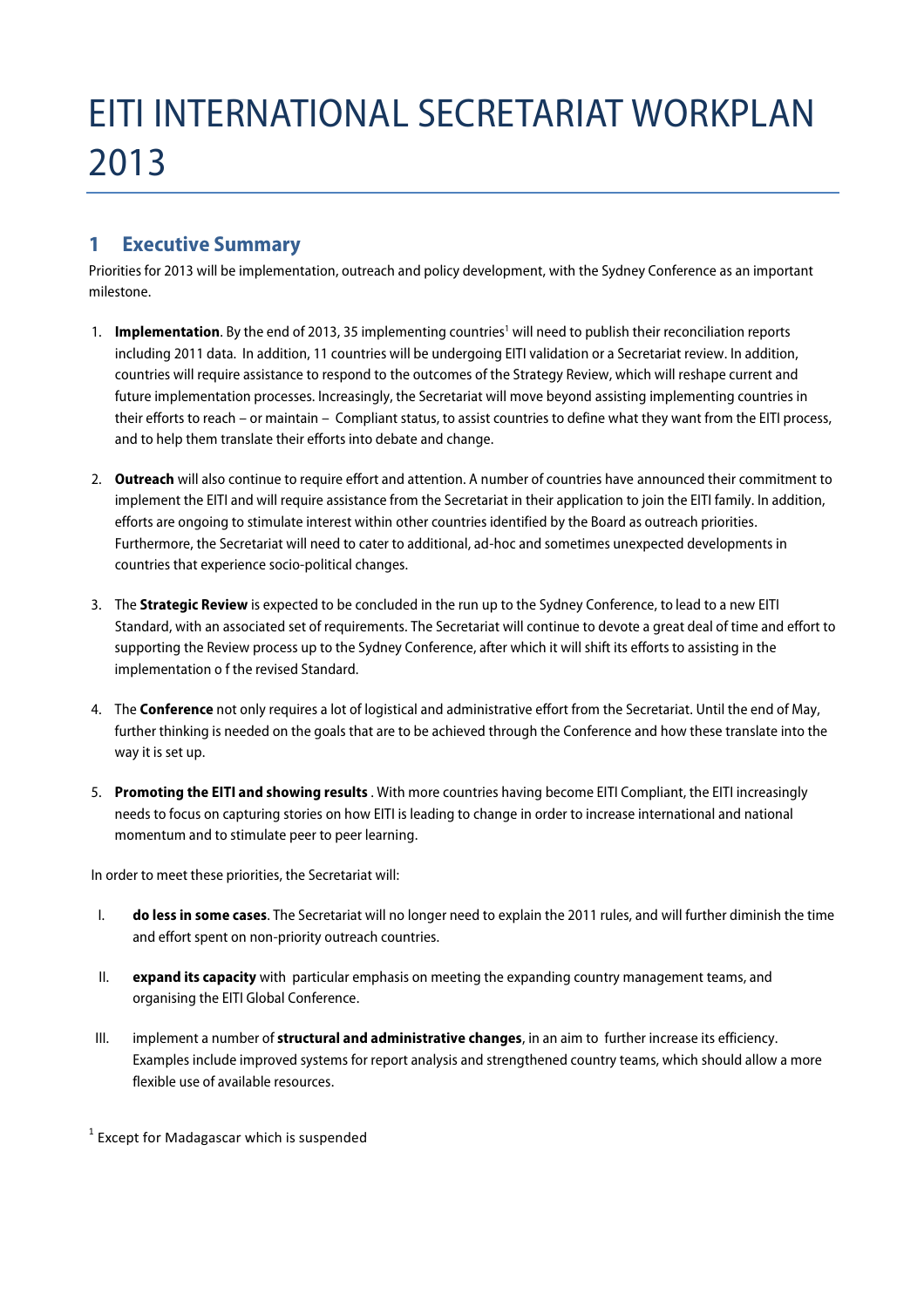## **2 Introduction**

In 2013, the EITI will be faced with many exciting developments, challenges and opportunities, both from an internal as well as from an external perspective. The Strategy Review process is set to mark another important step in the development of the EITI, and the 2013 Conference in Sydney will provide a wonderful opportunity to showcase this achievement and to give it momentum for the years to come. The EITI, however, is not changing and operating in a vacuum: it is also part of a changing environment with an increasing worldwide focus on transparency and the extractives sector with the Dodd-Frank Act, the EU Transparency and Accounting Directives, the Natural Resource Charter, and the Open Government Partnership. On the one hand, these initiatives provide further attention for the EITI. On the other, they force the EITI to clarify and underline where EITI adds unique value.

This having been said, many of these developments still have an uncertain outcome. The Secretariat will need to be flexible and able to quickly respond to ad-hoc developments.

## **3 Priorities for 2013**

## **3.1 Supporting implementing countries**

As of September 2012, 36 countries were implementing the EITI with fifteen having achieved Compliant status. 31 countries had published EITI Reports. Several Candidate countries were preparing to complete Validation while others were still working through the implementation phases. Some Candidate countries were newer to the process, and others were experiencing political instability. As in previous years, the International Secretariat will continue to provide guidance on the EITI Rules and Requirements throughout the implementation process, including validation.

More than in previous years, the Secretariat will assist stakeholders in looking at how EITI reports can be communicated to achieve change. It will challenge countries to think about how the EITI process links to overarching objectives for natural resource management and to wider reform issues. It will focus more on how the EITI can matter to them in achieving these goals and help them in doing this. In addressing these challenges, the International Secretariat has an important role in liaising with the EITI Board, the World Bank, GIZ and other supporting countries and organisations to ensure that countries needing technical assistance receive it in a timely manner.

Secretariat support can thus be defined as 1) providing direct support to implementing countries and 2) coordinating technical, political and financial support:

#### **3.1.1 Direct support to implementing countries**

35 EITI implementing countries<sup>2</sup>, including the 15 that have achieved Compliant status, will need to publish reconciliation reports covering 35 fiscal years in 2013. Several Candidate countries will be preparing to complete Validation and other Candidate countries are still working through the early implementation phases.

In practical terms, the direct support offered by the Secretariat comes in many shapes and sizes. It explains the Rules during sign-up, Implementation and Validation; it offers general and specialised training; it is a knowledge centre for best practices; it conducts reviews; and it assists countries in scoping studies and feasibility studies, MSG terms of reference, terms of reference for reconcilers including reporting templates, EITI Reports publication and coverage, development of EITI Communication Plans, terms of reference for validators, and assessmnets of draft and final EITI Validation Reports. It also provides no objection to Validator contracts, holds regular meetings of National Coordinators, and oversees validation processes.

In addition, the Secretariat will in 2013 increasingly focus on putting the EITI to use as a platform for wider reform and modernisation of government. It will challenge outreach and implementing countries to think about what they want from

 $2$  Except for Madagascar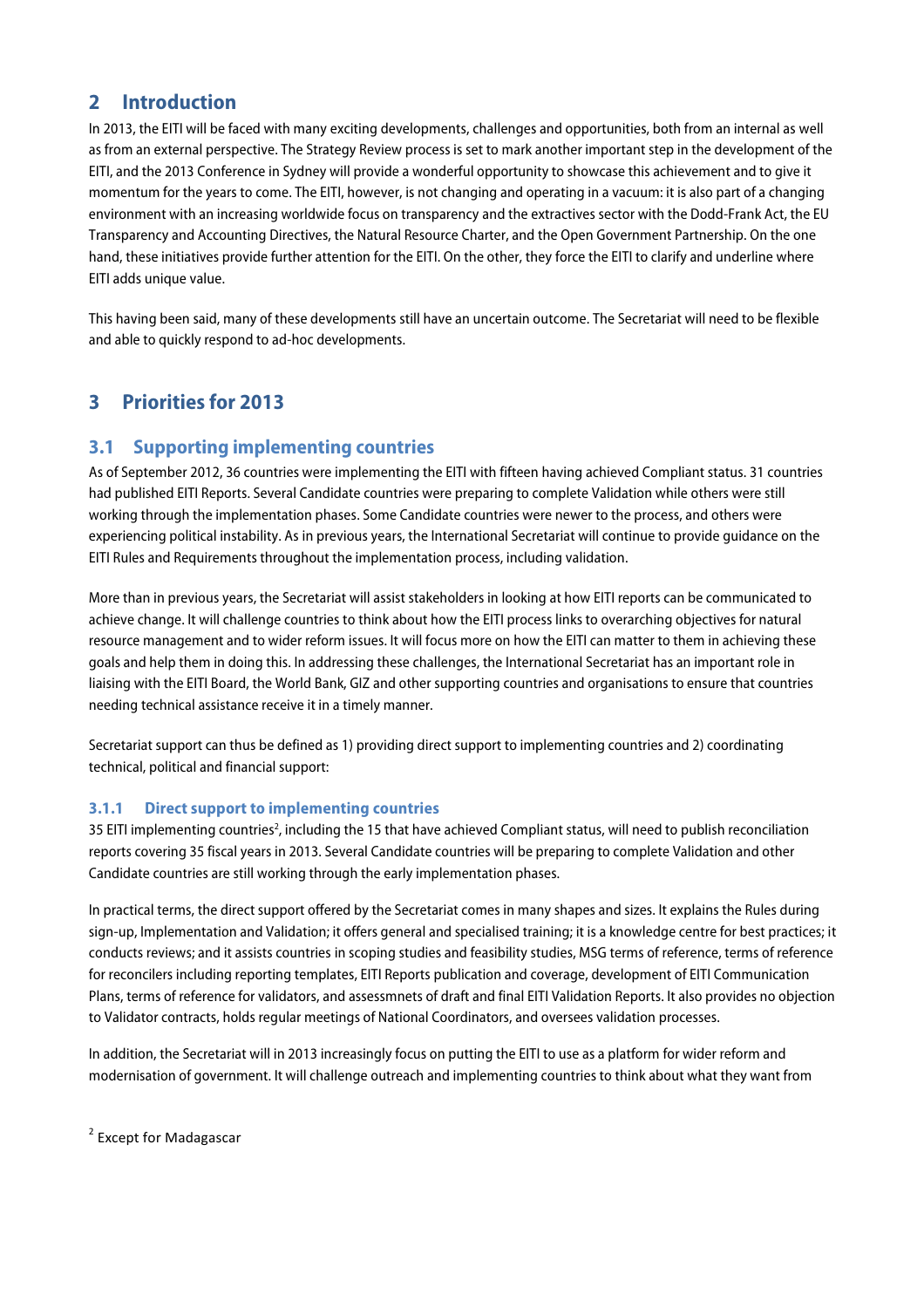their implementation process, to determine what the place and role is of this process in their broader policy agenda and how it will link to existing institutions, procedures, actors and initiatives.

#### The International Secretariat will:

Action 1 – Provide timely advice, guidance and training to the national coordinators and wider multi-stakeholder groups in all implementing countries throughout the implementation process.

Action 2 – Provide support to GIZ and other providers of tailored seminars on EITI implementation and communication for implementing and outreach countries by advising on programme, participants and subjects and by leading sessions.

Action 3 – Enhance peer learning and collaboration on EITI; and to draw together best practices by producing materials on best practice, facilitating peer missions, and by organising meetings between national secretariats.

Action 4 – Assess the quality of the EITI reconciliation reports to improve guidance to countries on their reporting processes. Compile basic information from EITI reconciliation reports in a database. Make this information available on the EITI website.

Action 5 – Encourage the use of valuable information in the EITI reconciliation reports for wider analysis and follow up of the extractive sector both in countries and globally.

Action 6 – Provide support to countries undergoing Validation.

#### **3.1.2 Coordination of technical, political and financial support**

Implementation is the responsibility of national EITI stakeholders. Yet, technical and financial assistance is available from a large number of partners in the EITI movement such as the World Bank, regional development banks, and multilateral and bilateral donors. The success of the EITI in most countries relies on the engagement of all of these stakeholders, as well as the companies and civil society. The Secretariat seeks to ensure coordination between implementing countries and these assistance providers to ensure that EITI implementers have access to political, financial and technical support. The Secretariat closely follows in-country implementation and the findings of reporting and Validation processes to guide and inform this coordination. As a platform for the exchange of experience and information, the Secretariat welcomes a constant dialogue and collaboration with all partners. The Secretariat also actively participates in seminars and forum discussions, provides presentations, and assists in content development.

For development agencies and technical assistance providers, the Secretariat's role will include:

- Using its networks and know-how to bring these agencies together and bring coordinating energy to the activities at the national level.
- Facilitating international roundtables of EITI technical assistance providers to keep stakeholders informed, build networks and come to an increasing joint understanding of each agency's comparative advantage.
- Sharing lessons learned in EITI implementation with other initiatives that seek to enhance transparency and accountability.

#### The International Secretariat will:

Action 7 - Engage with key international stakeholders that provide support to implementing countries to improve the quality of technical assistance and share lessons learnt and best practice.

#### Resource requirements

**Supporting implementing countries** is anticipated to require ≈500% of one policy staff member's time and 100% of one administrative staff member's time.

#### **3.2 Outreach**

The International Secretariat has an important role in enthusing countries to sign up to the EITI. It also aims to enlarge the broader EITI family by liaising with supporting countries, foundations and international development institutions. It will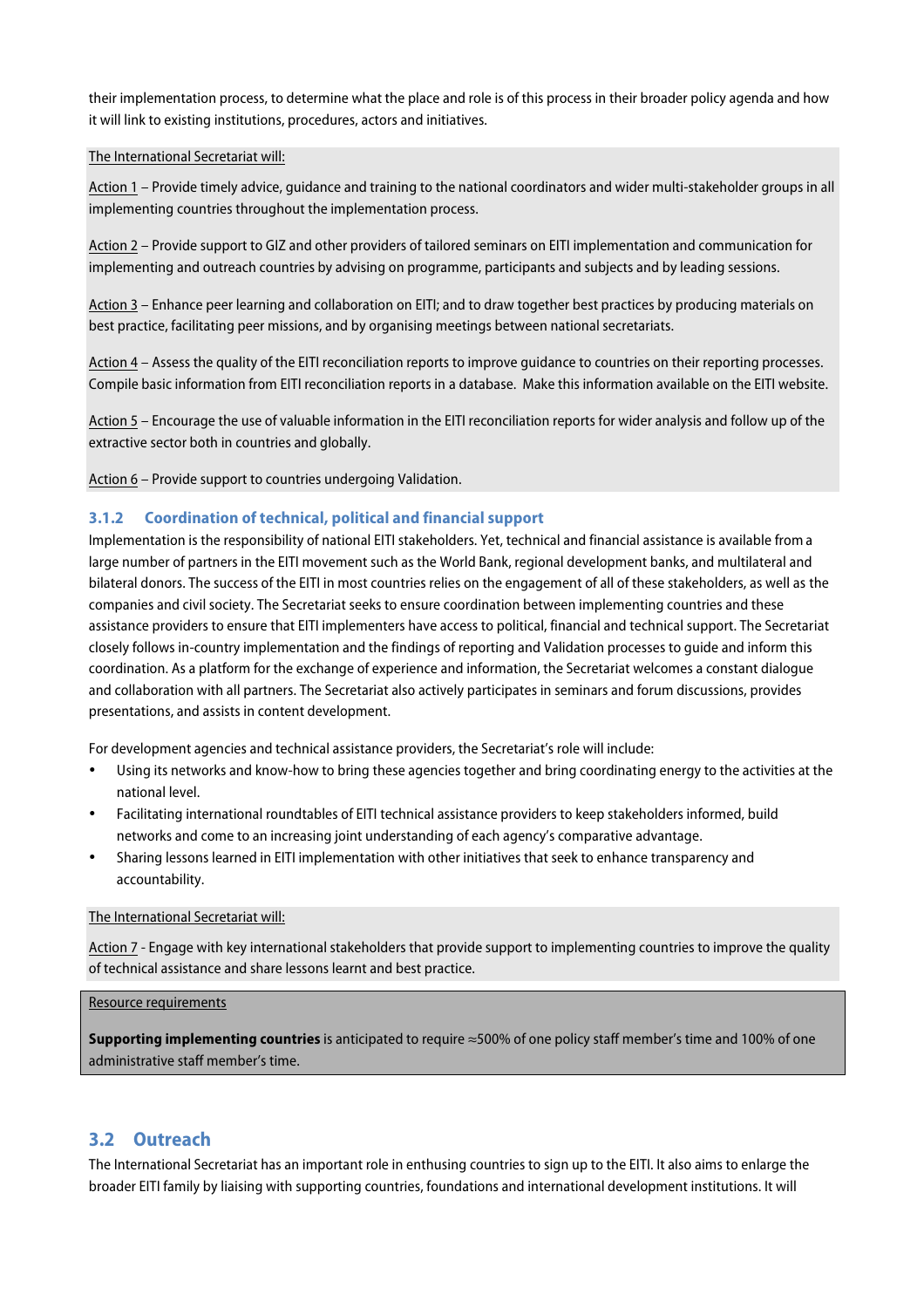support efforts by others to broaden the support by companies and institutional investors, as it is not best placed to initiate first contact with these actors.

In addition, with an increase in international initiatives focusing on transparency and natural resource related issues, the EITI will also need to enhance its outreach to initiatives such as the Open Government Partnership, Mining for Development, and the National Resource Charter. It will also need to reach out to decision makers to explain the unique character of the EITI vis a vis complementary initiatives such as Dodd-Frank and the EU Transparency and Accounting Directives.

#### **3.2.1 Efforts to attract new Candidate countries**

Many key resource-rich countries are still not part of the EITI. Several countries are considering implementing the EITI and others could potentially implement the EITI, but have yet to be engaged in a dialogue on pondering EITI implementation. A great number of actors are involved in promoting the EITI in these countries and the International Secretariat may need to provide direct and usually high level advocacy, coordinate the efforts of others and encourage more peer and regional pressure.

The Board has developed a set of criteria for prioritising outreach activities:

- Risk of the resource curse potentially high numbers of negatively affected people;
- Strategic importance for the EITI, e.g., major emerging economy or particularly significant for the scope of the EITI;
- Government commitment to the initiative likelihood of effective implementation; and
- Comparative advantage of the International Secretariat over other partner institutions.

Based on these criteria, the Outreach and Candidacy Committee has recommended that the following are outreach priorities: Australia, Brazil, Chile, Colombia, Mexico, Papua New Guinea, the Philippines, South Africa, South Sudan and Uganda. Outreach efforts increase interest and awareness of the EITI. Sometimes, national and international developments create sudden appetite for implementing the EITI, such as in Tunisia and Myanmar in 2012. When this happens, the Secretariat will – in close coordination with the Outreach and Candidacy Committee – include these countries in its outreach efforts, with an aim to continue and strengthen momentum and to coordinate assistance.

#### The International Secretariat will:

Action 8 – Provide guidance and support to countries applying for candidacy and assessing candidate applications before they are submitted to the Outreach and Candidacy Committee and the Board.

Action 9 – Work closely with the Outreach and Candidacy Committee and other stakeholders in supporting and coordinating efforts to encourage resource rich countries to implement the EITI.

#### **3.2.2 Engaging with the International community**

The EITI operates in a world that increasingly sees the emergence of complementary initiatives, be they operating along different parts of the value chain, involving broader transparency efforts, or having different approaches to increasing transparency. Examples are the Open Government Partnership, the Natural Resource Charter or Australia's Mining for Development. Also, the EITI must ensure that the G8, G20, OECD, UN and regional organisations maintain and enhance their attention to the issue and recognize the role of the EITI. The EITI should on the one hand enjoy the benefits of this increasing momentum, but it also needs to ensure that the EITI's value and strengths are articulated and understood. This is enhanced by the increased focus of the EITI on "using the data". The EITI will coordinate and cooperate with these initiatives.

#### The International Secretariat will:

Action 10 – Strenghten coordination and cooperation with other transparency initiatives, and lobby international agencies to enhance these linkages.

#### Resource requirements

**Outreach** is anticipated to require ≈150% of one policy staff member's time and 10% of one administrative staff member's time.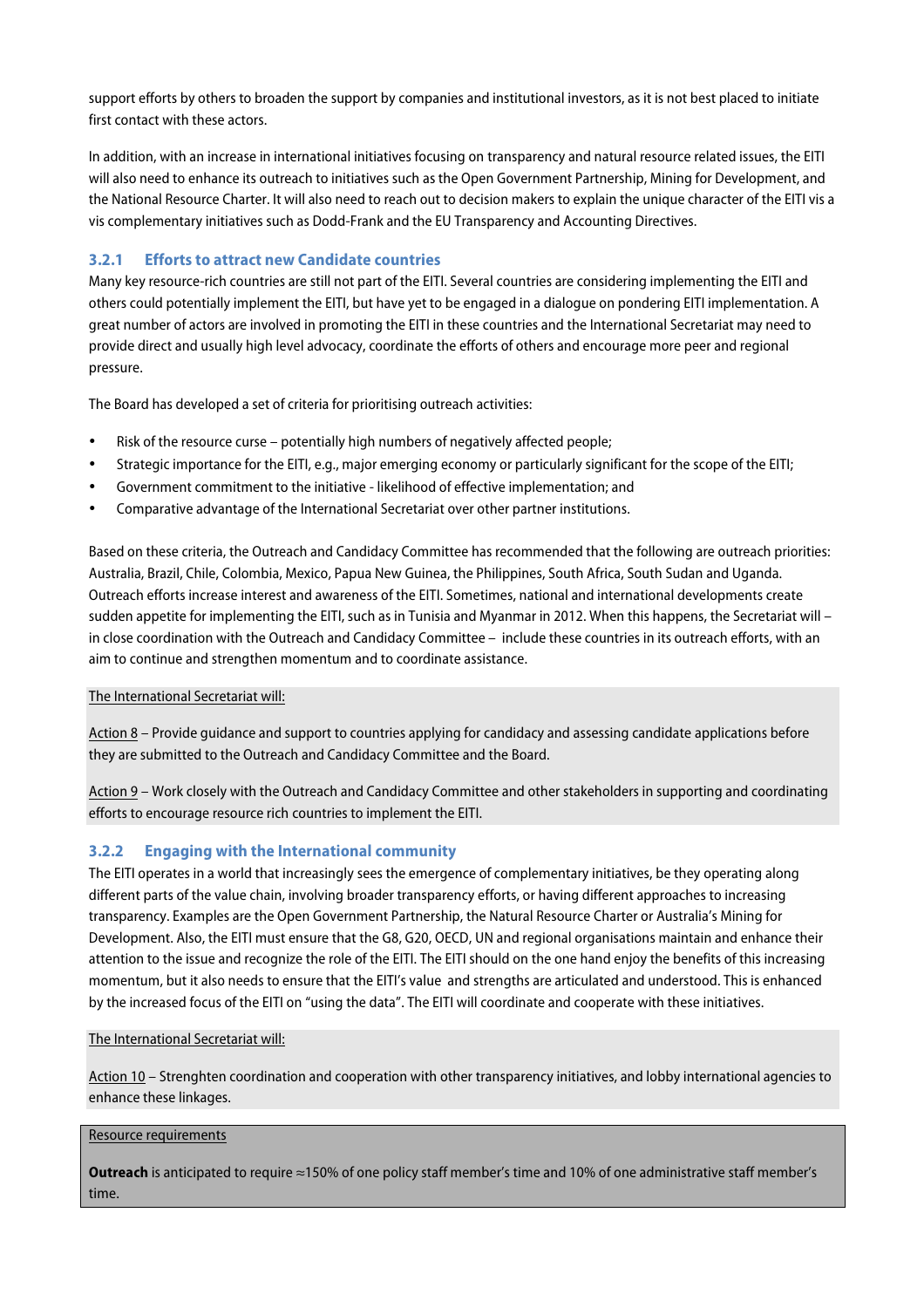## **3.3 The Strategy Review and implementation of the new EITI Standard**

In 2011, the EITI Board established a Strategy Working Group tasked with examining options and making recommendations regarding the strategic direction of the EITI for the next 3-5 years. The Secretariat provides support to the working group, whose work is expected to culminate in a revised EITI Standard and system of assessment to be presented at the 2013 EITI Global Conference. This will have a profound effect on the work of the Secretariat in terms of the communication and use of EITI Reports, linkages with other governance reform programmes, and technical assistance provision, governance and organisation. There are likely to be key areas for further refinement and guidance following the new Standard, and once it has been adopted by the Board, the Secretariat will develop a plan to guide the implementation of this standard. This plan will provide the basis for a mid-year review of the workplan, which will be presented to the Board for approval in combination with the mid-year accounts. These documents will include indications of the consequences of the new Standard on the International Secretariat's human and financial resources.

#### The International Secretariat will:

Action 11 - Provide support to the Board and the Strategy Working Group. It will develop an implementation plan for the new Standard, and present a mid-year review to the Board for approval, in combination with the mid-year accounts.

#### Resource requirements

**The Strategy Review and Implementation of the new EITI Standard** is anticipated to require ≈100% of one policy staff member's time and 10% of one administrative staff member's time.

Resource requirements for **implementing the new EITI standard** will be included in the implementation plan and the midyear review of the workplan.

## **3.4 2013 EITI Global Conference**

The 2013 EITI Global Conference will take place 23-24 May in Sydney, Australia; it will bring together representatives from governments, the extractive industries, investors, intergovernmental institutions, international organisations, civil society organisations and local community groups. Approximately 800 delegates are expected to attend.

The Conference will focus on the impact of the EITI, building on the outcomes of the strategy process. It will also be an opportunity for implementing countries to share lessons learnt and address future challenges for the EITI. The Global Conference also includes an EITI Member's Meeting, which formally appoints the new EITI Board for the subsequent two-year period.

The EITI Global Conference will seek to achieve the following objectives:

- Advance resource management by launching the revised EITI standard, emphasising that the EITI is at its most effective when it evolves and deepens to respond to the needs of the citizens.
- Adapt the assessment system to acknowledge countries that go beyond the minimum requirements.
- Create a platform where stakeholders can meet and discuss progress and challenges, including a National Exhibition for countries to showcase progress.
- Show how the data disclosed in reports can be used to improve the lives of citizens.

The Conference is set back-to-back with the conference of Australia's Mining for Development Initiative 20-21 May 2013, and the Secretariat will work closely with the Australian government on both events.

The International Secretariat will implement a communications plan for the EITI Global Conference in May 2013 which includes the launching of EITI videos from video competitions launched in 2012 and the EITI Progress Report 2011-2013.

During the conference, an EITI Members' Meeting with the three constituency groups will appoint the 2013-2015 Board following nominations from all constituencies. The International Secretariat will continue to assist Board constituencies with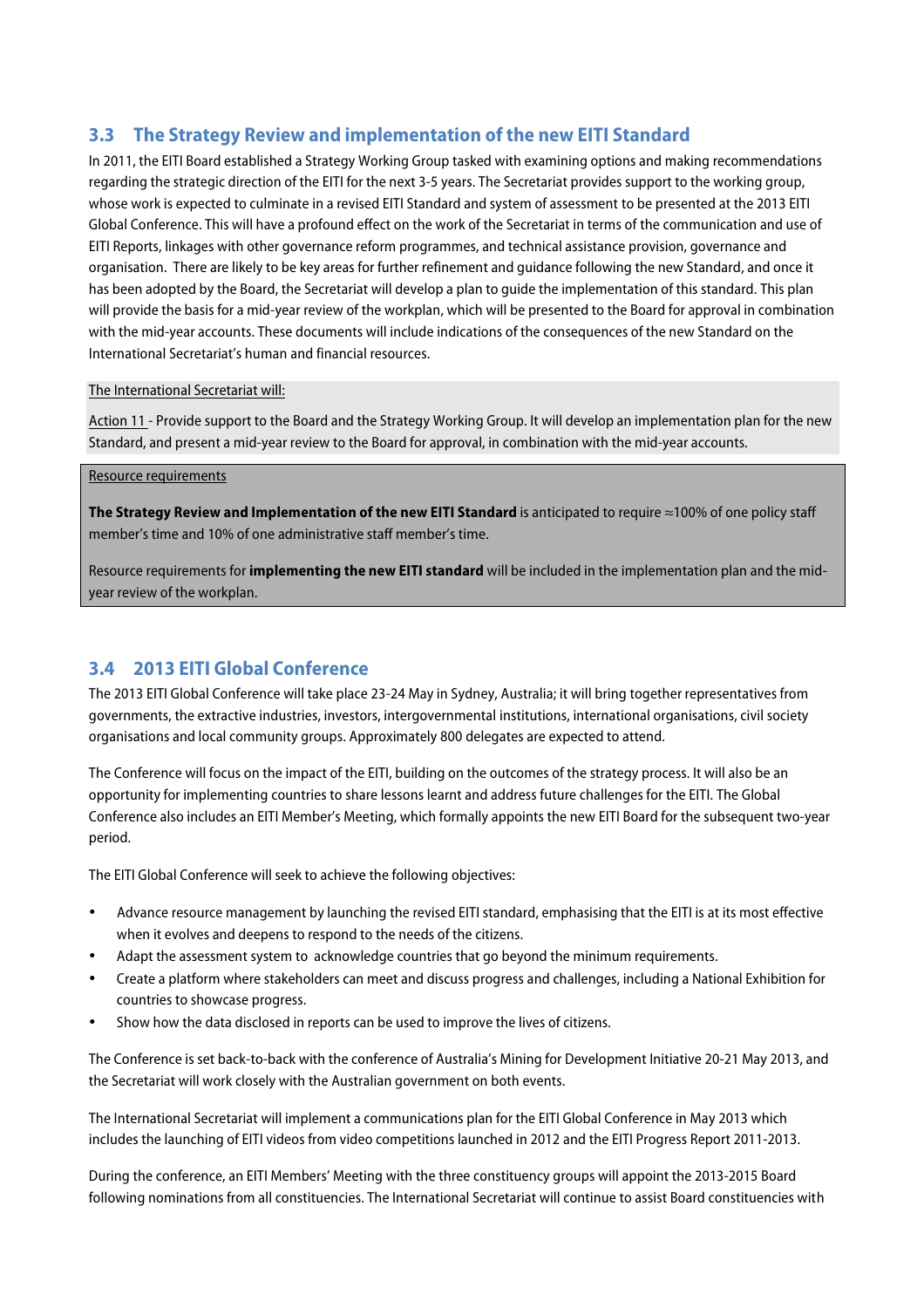constituency organisation and Board representation in the run-up to the conference. The Members' Meeting will also appoint a new Board, including an EITI Chair.

#### The International Secretariat will:

Action 12 – Organise the 6<sup>th</sup> EITI Global Conference in such a way that it meets the agreed objectives.

Action 13 – Assist Board constituencies with constituency organisation and Board representation for the period 2013-2015.

Action 14 – Ensure that all action points indicated in the communication plan are executed.

#### Resource requirements

**2013 EITI Global Conference** is anticipated to require ≈140% of one policy staff member's time and 125% of one administrative staff member's time.

#### **3.5 Promoting the EITI and showing results**

#### **3.5.1 Informing and enthusing stakeholders**

The Secretariat will maintain its main communications channels including the EITI website, social media, the EITI Newsletter and fact sheets.

The EITI website www.eiti.org is the communication tool that reaches the largest number of people. The website has seen respectable readership growth since its launch and now averages some 170,000 unique visits every year from every country on the globe, up 18% year-over-year. It was redesigned in 2012 to ensure easier access to core materials and contains comprehensive country pages.

Priority will be given to improving accessibility for all stakeholders, taking into account certain technical limitations of target audiences in a range of regions. Communication channels will be available in English, French and Russian, as well as other languages as necessary.

Work will also continue on creating targeted messages to each stakeholder group and developing tools to easily and effectively organise and deliver these messages. The International Secretariat will continue to further increase its presence in the social media space, especially on Twitter, Facebook and GOXI. Other channels such as YouTube, Vimeo, Flickr, SoundCloud and SlideShare will be used when relevant

#### The International Secretariat will:

Action 15 – Keep stakeholders informed through the EITI website and social media channels, issue newsletter every two months, and update fact sheets.

#### **3.5.2 Making EITI data more accessible and more used**

The EITI Reports are the most tangible outcome of the EITI process. The information and presentation of the reports must be clear and easily accessible. Therefore, the Secretariat will promote each new EITI report on its website, and has launched a first version of an online EITI reports database at data.eiti.org.

This database will be further improved in 2013 in order to enable better accessibility to EITI data and more use of the data by national EITI implementers and across countries. This includes partnering with organisations that are engaging with 'open data' such as Revenue Watch Institute, World Bank Institute, EI Sourcebook, Open Knowledge Foundation, Sunlight Foundation, JODI and others to ensure that the EITI data is used more – internationally and in countries.

#### The International Secretariat will:

Action 16 – Promote each new EITI Report on the EITI website, improve the reports database, strengthen partnerships with relevant organsiations to encourage more use of the EITI data.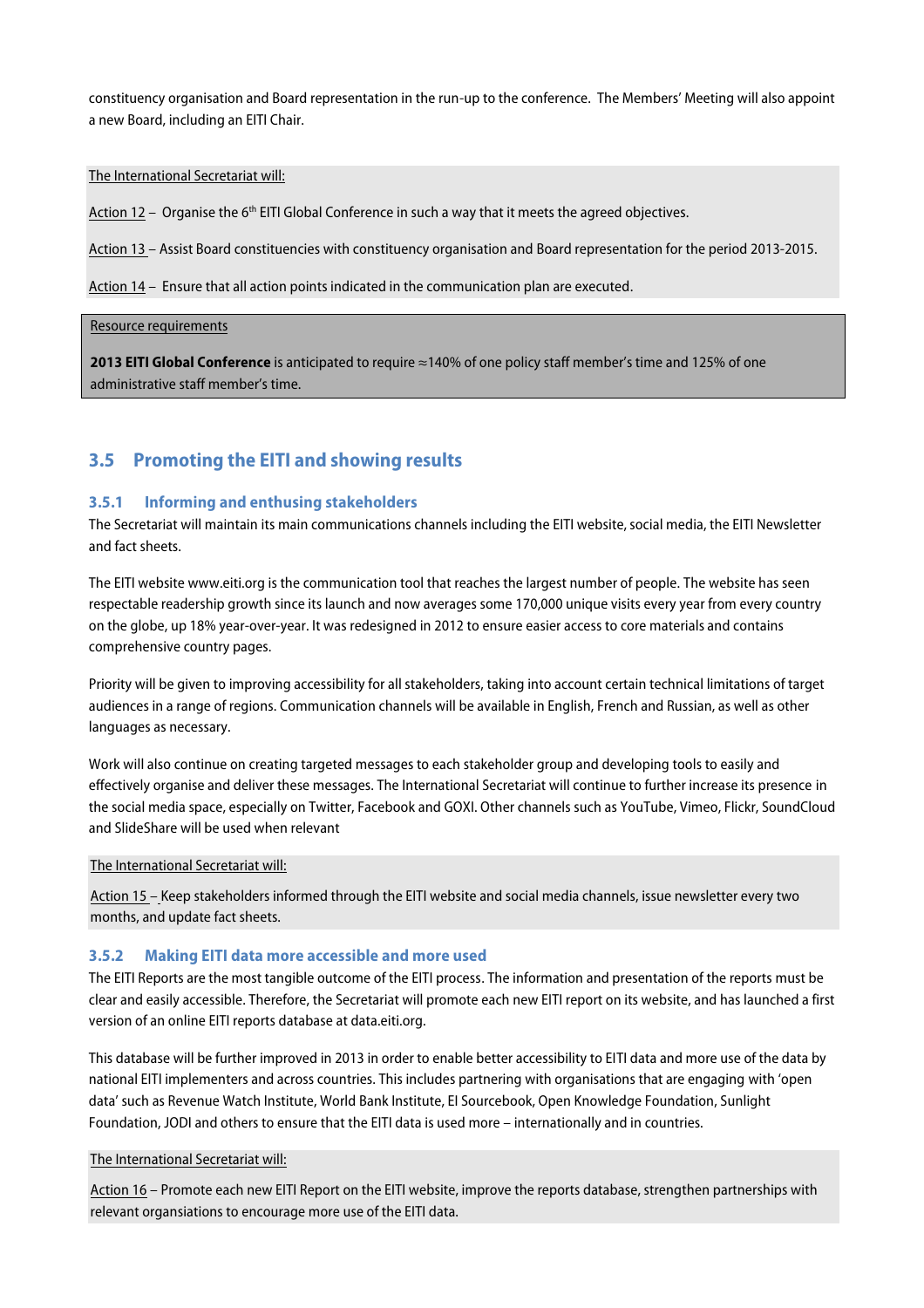#### **3.5.3 Engaging the media**

The International Secretariat will actively engage with targeted media, handle incoming queries from the media, press releases on important news from the EITI, and contribute articles and op-ed to targeted publications. The EITI maintains a media contact database with journalists who are covering the EITI. This will further be expanded and utilised to ensure further coverage of the EITI in international and national media.

#### The International Secretariat will:

Action 17 - Engage with media, issue press releases, write articles and op-eds for the EITI Chair, expand the media contacts database.

#### **3.5.4 Engaging with EITI countries to improve communications programmes**

Without strong communication efforts to engage citizens and other stakeholders in debate around revenue management and accountability, EITI will not deliver on its objective to help make extractives resources benefit citizens. It is therefore crucial to ensure that national EITI secretariats effectively communicate the results of the EITI.

Together with GIZ and training efforts, the Secretariat will carry through a project with the aim to produce better support and training for communications in EITI countries. An updated version of the "Talking Transparency" guide for communicators in national EITIs will be launched at the Global Conference in Sydney. These efforts will focus on best practice in reaching stakeholders, especially citizens and communities with information.

#### The International Secretariat will:

Action 18 - Develop and launch a new "Talking Transparency" guide and improve support and training activities to communicators in EITI countries.

#### **3.5.5 Developing EITI materials**

The International Secretariat will continue to collect, document and present stories, studies and other evidence of the impact the EITI is making. This will include developing a section on the EITI website and the "EITI Progress Report 2011-2013" publication to be launched at the EITI Global Conference.

#### The International Secretariat will:

Action 19 - Develop materials demonstrating impact and plan for communicating these. This will include developing a "leading to change" page on the website, and the "EITI Progress Report 2011-2013".

#### **3.5.6 Improving guidance for EITI Supporting Companies**

The International Secretariat will streamline the process for EITI Supporting Companies by removing the "International Self-Assessment Form" and instead focus on how companies are supporting implementation in EITI countries. It will also launch an updated version of the EITI Business Guide at the EITI Global Conference.

#### The International Secretariat will:

Action 20 – Launch the revised version of EITI Business Guide at the Global Conference.

#### Resource requirements

**Promoting the EITI and showing results** is anticipated to require ≈140% of one policy staff member's time and 125% of one administrative staff member's time.

## **4 Support to the EITI Board**

#### **4.1 Board proceedings**

The International Secretariat will work with the Chair and the Board to prepare agendas, provide activity reports, oversee translation of documents and make other practical arrangements for Board meetings. The Secretariat will organise at least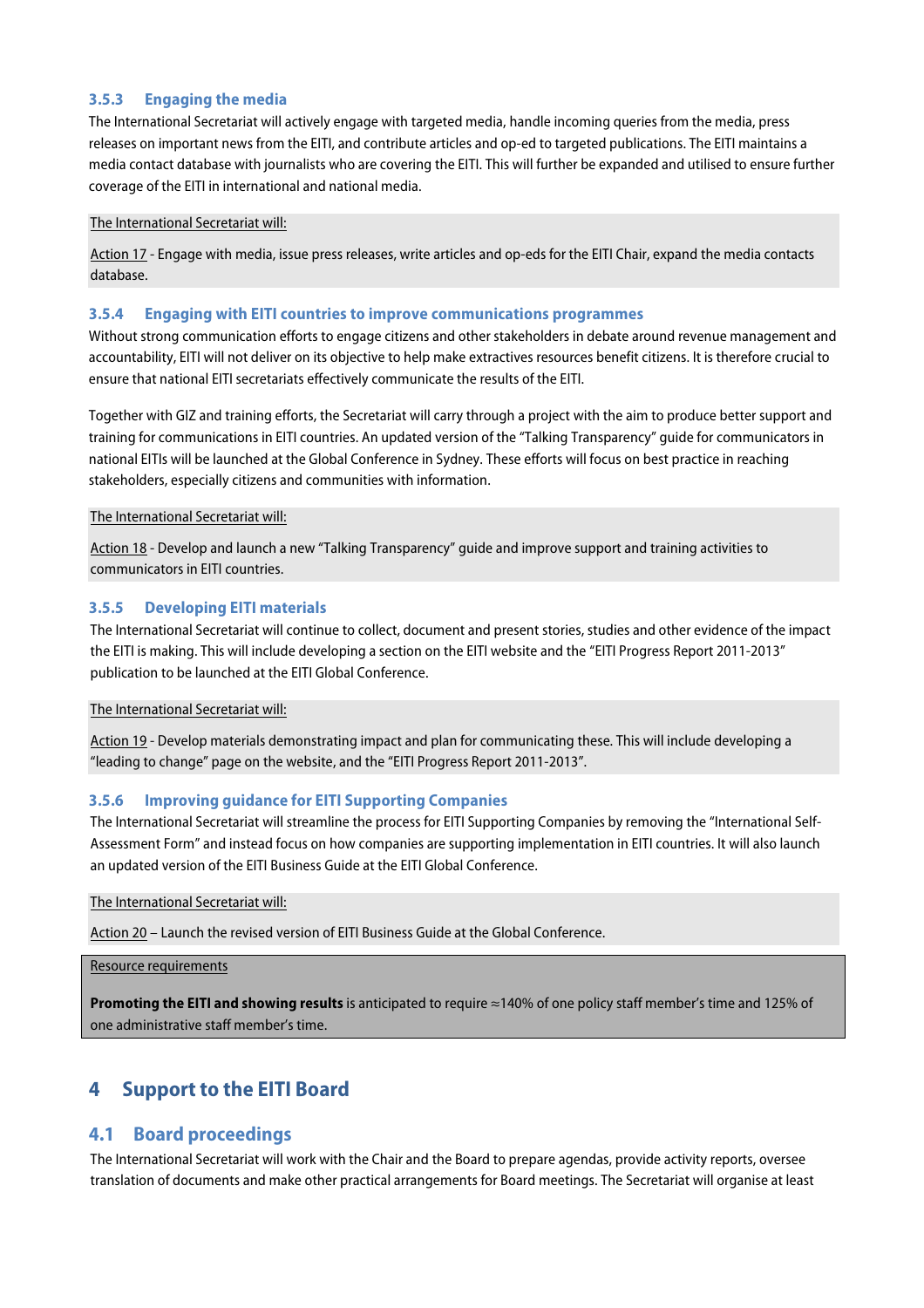four EITI Board meetings in 2013 and provide the Board with the necessary support and documentation for decisions taken both in Board meetings and through Board circulars.

The International Secretariat will:

Action 21 - Organise Board meetings and prepare Board circulars.

## **4.2 Policy Support including Board Committees and Validation**

The Secretariat works with the Chair and the Board – mostly through its Committees and Working Groups $^3$  – to develop policy proposals and recommendations. For 2013, apart from its support to the work of the Strategy Working Group as explained under 3.3, the Secretariat will work with Board Committees on a number of tasks on their respective agendas:

- With the Outreach and Candidacy Committee to elaborate and refine strategies for outreach to specific countries.
- With Nominations Committee on the process which in Sydney in May will lead to the establishment of the new EITI Board for the period 2013-2015.
- With the Validation Committee. This Committee may see its tasks and mandate changed according to the new EITI Standard, although much of its work is expected to stay the same, as will the role of the EITI Secretariat in providing assessments and monitoring progress following Validation. In addition, the call for secretariat reviews is expected to continue.

In 2013, eleven countries have Validation deadlines in 2013. Of these, six countries (Albania, Burkina Faso, Cameroon, Côte d'Ivoire, DRC and Kazakhstan) will be conducting their second Validation. A further five countries will be conducting validation for the first time. In addition, the Secretariat estimates that it will be tasked to conduct 2-3 Secretariat Reviews.

| <b>Country</b>      | <b>Deadline</b> |
|---------------------|-----------------|
| Afghanistan         | 09.02.2013      |
| DRC                 | 01.03.2013      |
| Indonesia           | 18.04.2013      |
| Togo                | 18.04.2013      |
| Albania             | 25.04.2013      |
| <b>Burkina Faso</b> | 25.04.2013      |
| Côte d'Ivoire       | 25.04.2013      |
| Cameroon            | 13.08.2013      |
| Kazakhstan          | 15.08.2013      |
| Guatemala           | 28.08.2013      |
| Trinidad & Tobago   | 28.08.2013      |
| Chad                | TRA             |

• With the Finance and Audit Committees. In 2013, the International Secretariat will support the committees in the strategic management of the EITI's financial resources and the monitoring of the budget, and in the review the 2012 audit report and recommend any appropriate corrective actions.

#### The International Secretariat will:

Action 22 - Provide full support to the Board and its Committees as requested and required.

Action 23 - Conduct Secretariat Reviews as requested by the EITI Board.

 $^3$  The Outreach and Candidacy Committee, the Validation Committee, the Governance Committee, the Rapid Response Committee, the Finance Committee, the Audit Committee, the Nominations Committee and the Strategy Working Group. More information on the Committees can be found in their ToRs.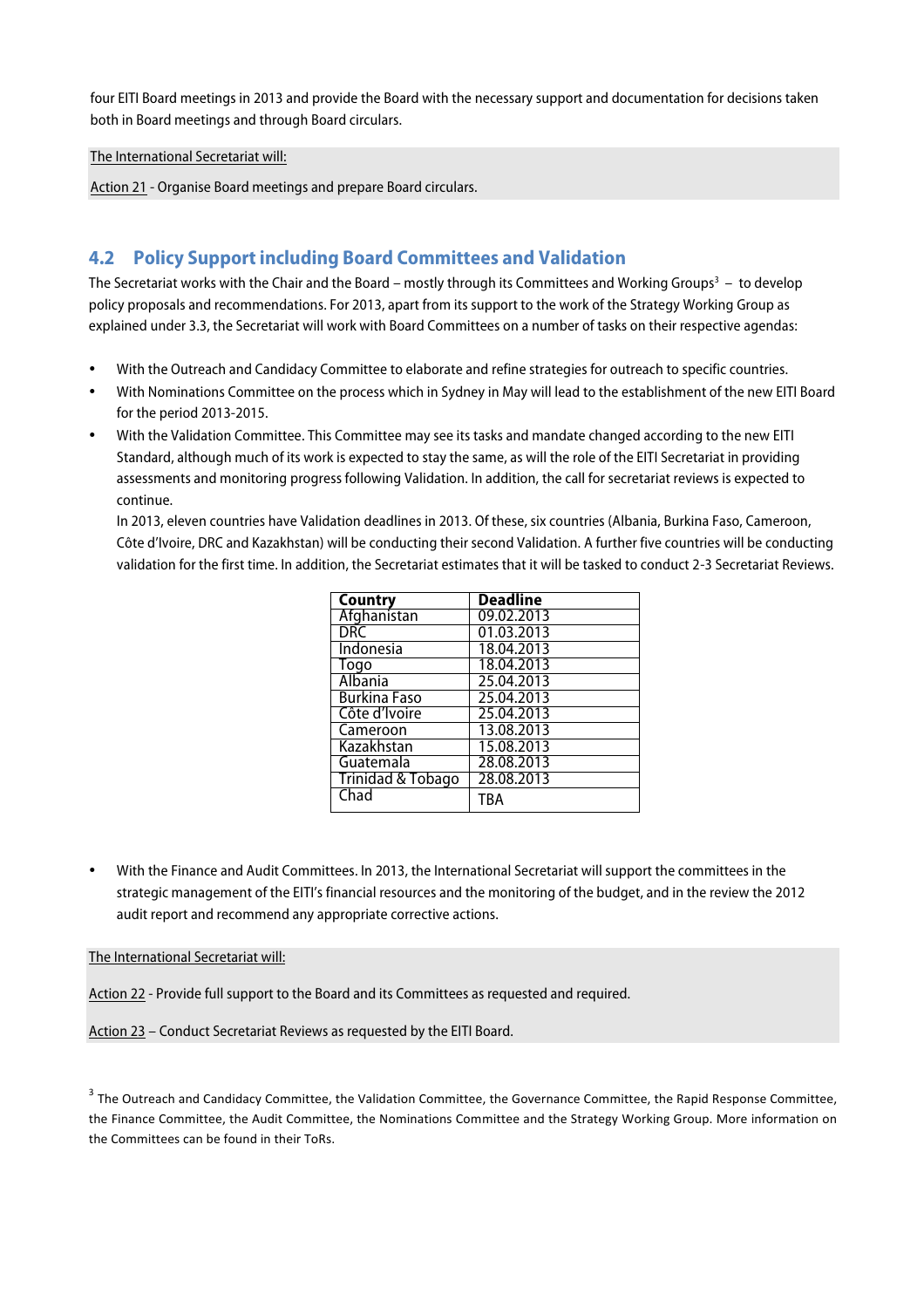#### Resource requirements

**Support to the EITI Board** is anticipated to require ≈200 % of one policy staff member's time and 100 % of one administrative staff member's time.

## **5 Management, funding and monitoring**

#### **5.1 Management of the International Secretariat**

The International Secretariat currently has 14 full time staff (including one staff member on secondment from the Netherlands Ministry of Foreign Affairs). Additional support is provided by four part-time staff members: one strategic communications consultant; one special advisor; one assistant to the Chair; and one special representative (see organisation chart in Annex A and staff allocation to work areas in Annex D).

The staffing of the EITI International Secretariat was established at a time when there were far fewer implementing countries and it has grown incrementally. Some countries need more intense support than was originally envisaged and in some cases this support can be especially time-consuming due to the size and complexity of the country (e.g. Nigeria, Indonesia and Iraq). Furthermore, the Validation process has taken up more staff time than expected and the International Secretariat also undertakes more technical analysis than was originally envisaged. This coupled with the amount of work associated with the priorities established for 2013 are expected to put the capacity of the International Secretariat under pressure. This will be addressed in three ways:

- 1. The Secretariat will need to **expand its capacity** with particular attention to building up the strength of its country management teams.
- 2. The Secretariat will implement a number of **structural and administrative changes**, in an aim to further increase its efficiency. Examples include improved systems for report analysis and strengthened country teams, which should allow a more flexible use of available resources.
- 3. The Secretariat will **need to do less in some cases**, or perhaps even stop some activities and efforts altogether. Either because these efforts are no longer needed, because they are low on the list of priorities, or because other partners can do its more effectively. For example, the Secretariat will no longer need to explain the 2011 rules, and will spend less time and effort spent on non-priority outreach countries.

The International Secretariat has established internal routines for accounting, human resource management and staff performance appraisal. The accounting principles have been reviewed with the Finance Committee.

The International Secretariat will:

Action 24 – Oversee the day-to-day management of the EITI Association.

Action 25 – Expand its capacity by recruiting country managers and interns, including consideration of a second secondment.

Action 26 – Implement the structural and administrative changes, and discuss progress midway through 2013.

## **5.2 Funding of the International Secretariat**

In its Funding Strategy, the Secretariat recognises that the EITI International Mangement enjoys a strong and diverse funding base that enables it to meet its financial needs. It expects this funding base to continue to support the EITI. The Secretariat will underline the importance of multi-year funding arrangements in its contacts with current and potential funders. It will also explore with private foundations including the Hewlett Foundation, Google and Gates Foundations made to measure opportunities to support the EITI, for example related to the 2013 Conference.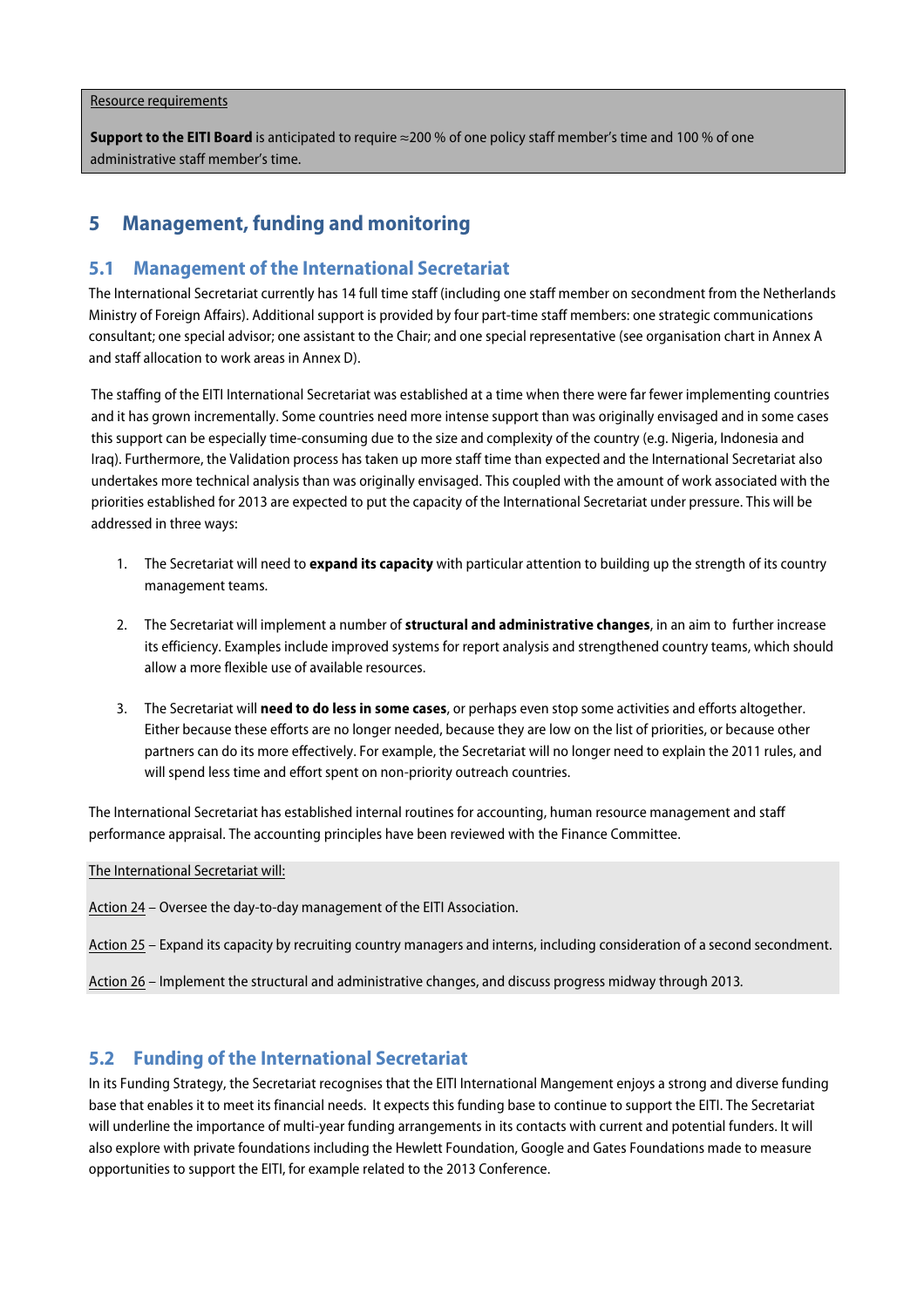To execute this 2013 workplan, the Secretariat considers a budget of USD\$4.1m as necessary, as elaborated in the 2013 Budget Proposal presented to the Board in a separate paper. This is an 11% increase relative to the 2012 budget, but this increase is (almost) entirely due to conference costs and inflation. Without these two factors, the budget for 2013 is roughly equal to the 2012 budget.

With continued efforts by the Secretariat to widen the EITI funding base, the existing commitments from supporting countries and companies, and a possible carry over from 2012 to 2013, the Secretariat expects to have access to sufficient funding. The reserve of USD\$0.5m that can be called upon in extreme circumstances provides further security.

#### The International Secretariat will:

Action 27 – Seek continued funding from all contributors, preferably in the form of multi-year agreements.

Action 28 – Discuss made to measure funding possibilities with foundations.

#### **5.3 Monitoring and evaluation**

The EITI will continue to monitor its performance and impact to:

- Benefit from experience.
- Improve delivery, planning and allocating resources.
- Demonstrate results.

The outcome indicators approved by the Board in 2010 are the key set of performance indicators that the International Secretariat is committed to monitor. In addition, the revised Rules will set out clearer outputs of the country process for monitoring. The Secretariat will review and update its KPIs, also to reflect the new Standard. It will also revisit its actions to make them more outcome oriented. There are on-going discussions about whether to establish an Expert EITI Panel to review and evaluation impact in selected countries.

#### The International Secretariat will:

Action 29 – Monitor the outcome indicators set out by the Board in 2010,

Action 30 – Review the current KPIs for the next workplan.

#### Resource requirements

**Management, funding and monitoring** is anticipated to require ≈30% of one policy staff member's time and 150% of one administrative and intern staff member's time.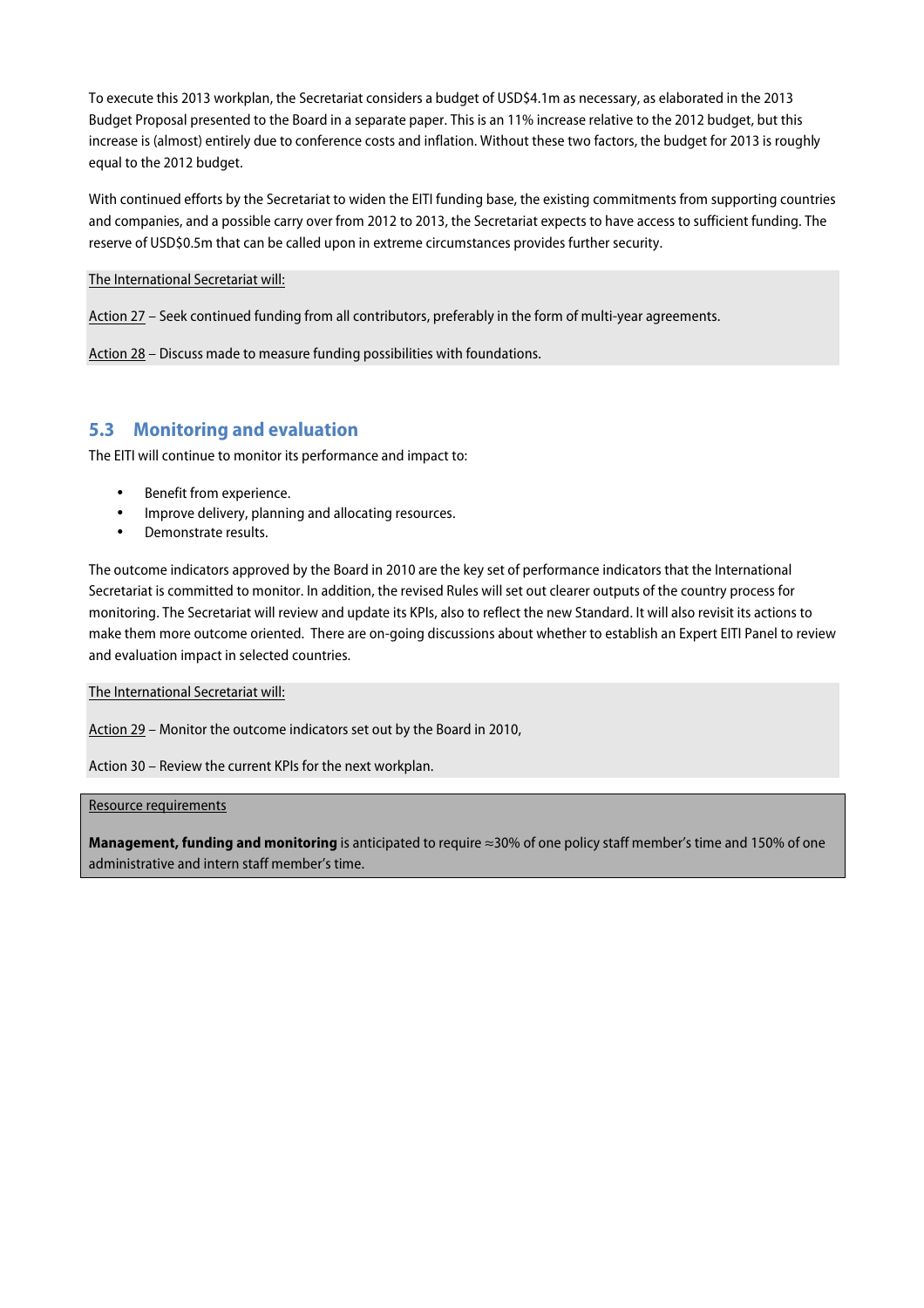

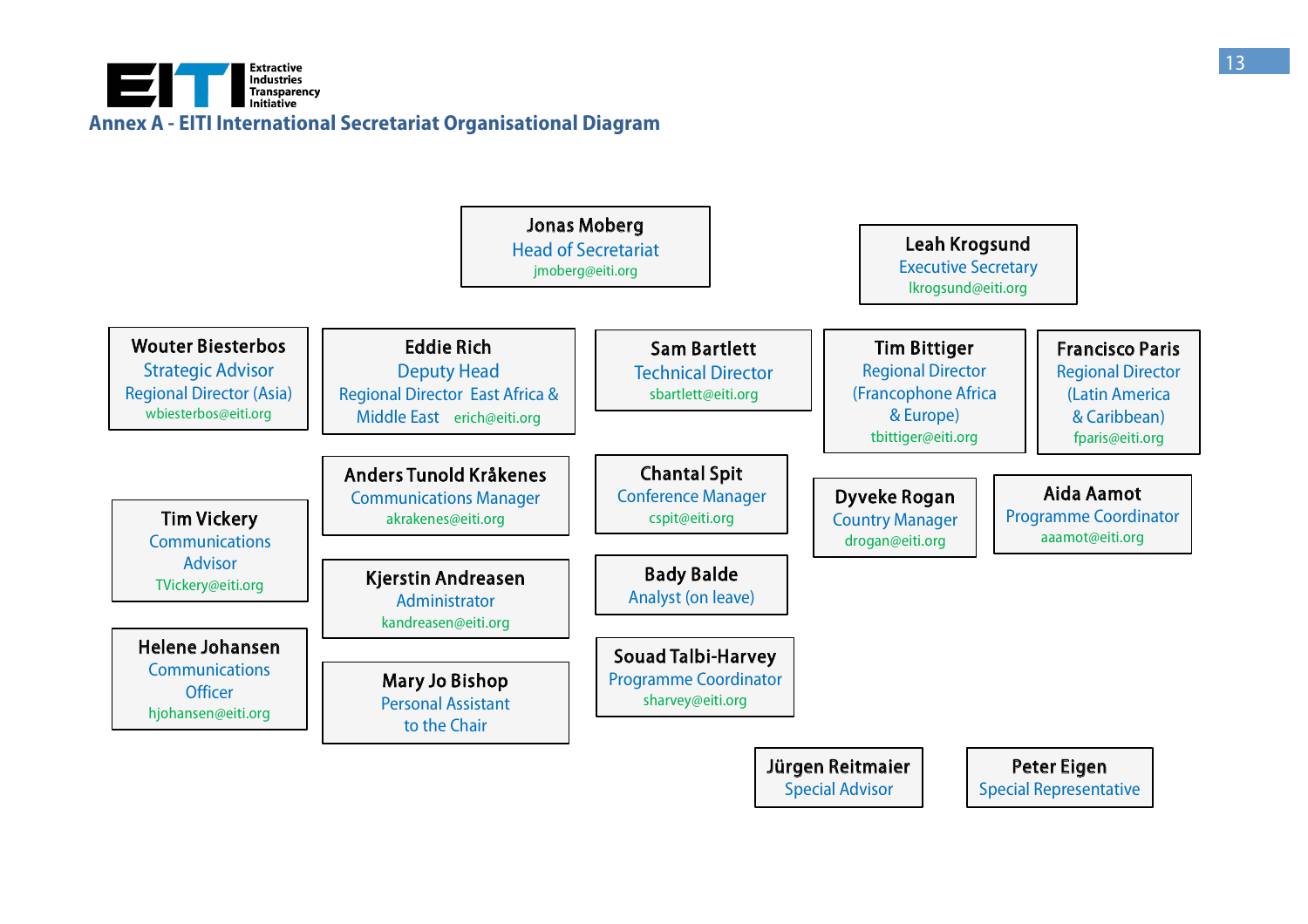## **Annex B - EITI International Secretariat Key Performance Indicators**

Note: These indicators were approved by the Board in 2010 (see Board Circular No.75). In light of current devlopments related to the strategic review and new data being available through EITI reports, the Secretariat intends to review this set of indicarors in 2013 and seek Board approval for a new set of indicators.

#### Part I. **Outcome Indicators**

|    |                                                                   | 2007   | 2008     | 2009           | 2010   | 2011       | 2012       | 2013   |
|----|-------------------------------------------------------------------|--------|----------|----------------|--------|------------|------------|--------|
|    |                                                                   | Actual | Actual   | Actual         | Actual | Actual     | Actual (1) | Target |
| 1) | No. of compliant countries                                        | N/A    | N/A      | $\overline{2}$ | 5      | 12         | 15         | 27     |
| 2) | No. of implementing countries(2)                                  | 15     | 23       | 29             | 33     | 35         | 36         | 47     |
| 3) | No. of supporting companies(2)                                    | 37     | 37       | 41             | 52     | 60         | 68         | 75     |
| 4) | No. of supporting investors(2)                                    |        |          |                |        |            |            |        |
|    | (before 2010 measured in assets under management)                 | N/A    | USD14trm | USD16trm       | 84     | 90         | 90         | 95     |
| 5) | No. of supporting countries(2)                                    | 10     | 12       | 16             | 17     | 18         | 18         | 18     |
| 6) | No. of countries that have submitted final validation             |        |          |                |        |            |            |        |
|    | reports(2)                                                        | N/A    | N/A      | 2              | 17     | 27         | 29         | 41     |
| 7) | Communication and awareness raising                               |        |          |                |        |            |            |        |
|    | Visits to EITI website (per month)<br>$\bullet$                   | 5300   | 6000     | 8700           | 10140  | 12950      | 14700      | 16800  |
|    | Articles published about the EITI (per year) (3)<br>$\bullet$     | 9      | 14       | 12             | 25     | 17         | 20         | 25     |
|    | References of EITI in articles, news items and blogs<br>$\bullet$ | 1031   | 1231     | 1532           | 2200   | 1740(8)    | 2020       | 2700   |
|    | $(per year)$ (4)                                                  |        |          |                |        |            |            |        |
|    | Subscribers to EITI's newsletter<br>$\bullet$                     | N/A    | N/A      | 1700           | 2000   | $N/A$ (10) | 2700       | 3000   |
| 8) | Reporting                                                         |        |          |                |        |            |            |        |
|    | No. of EITI reports (fiscal periods)<br>٠                         | 19(5)  |          | 17             | 10     | 21         | 27(6)      | 35     |
|    | Percentage of implementing countries reporting<br>٠               | 41%    | 33%      | 74%            | 34%    | 58% (9)    | 51%        | 97%    |
|    | Companies participation (7)<br>٠                                  | N/A    | N/A      | N/A            | N/A    | N/A        | N/A        | N/A    |

(1) Until 30 September 2012

(2) Cumulative

(3) Include FT,The Economist, Le Monde, Le Figaro

(4) Include references to "EITI" on english sites and "ITIE" on French sites

(5) Cumulative 2003-2007

(6) It is expected that reports become an annual exercise thereafter.

(7) Percentage of target companies that actually report in individual reconciliation reports

(8) The service provided has changed their satistics models. 2011 and 2012 figures are not comparable to previous years.

(9) 31 implementing countries were expected to publish reports. (The calculations exclude Yemen and Madagascar that were suspended; and new candidate countries, Trinidad and Tobago and Guatemala).

(10) Data not available due to change of service provider.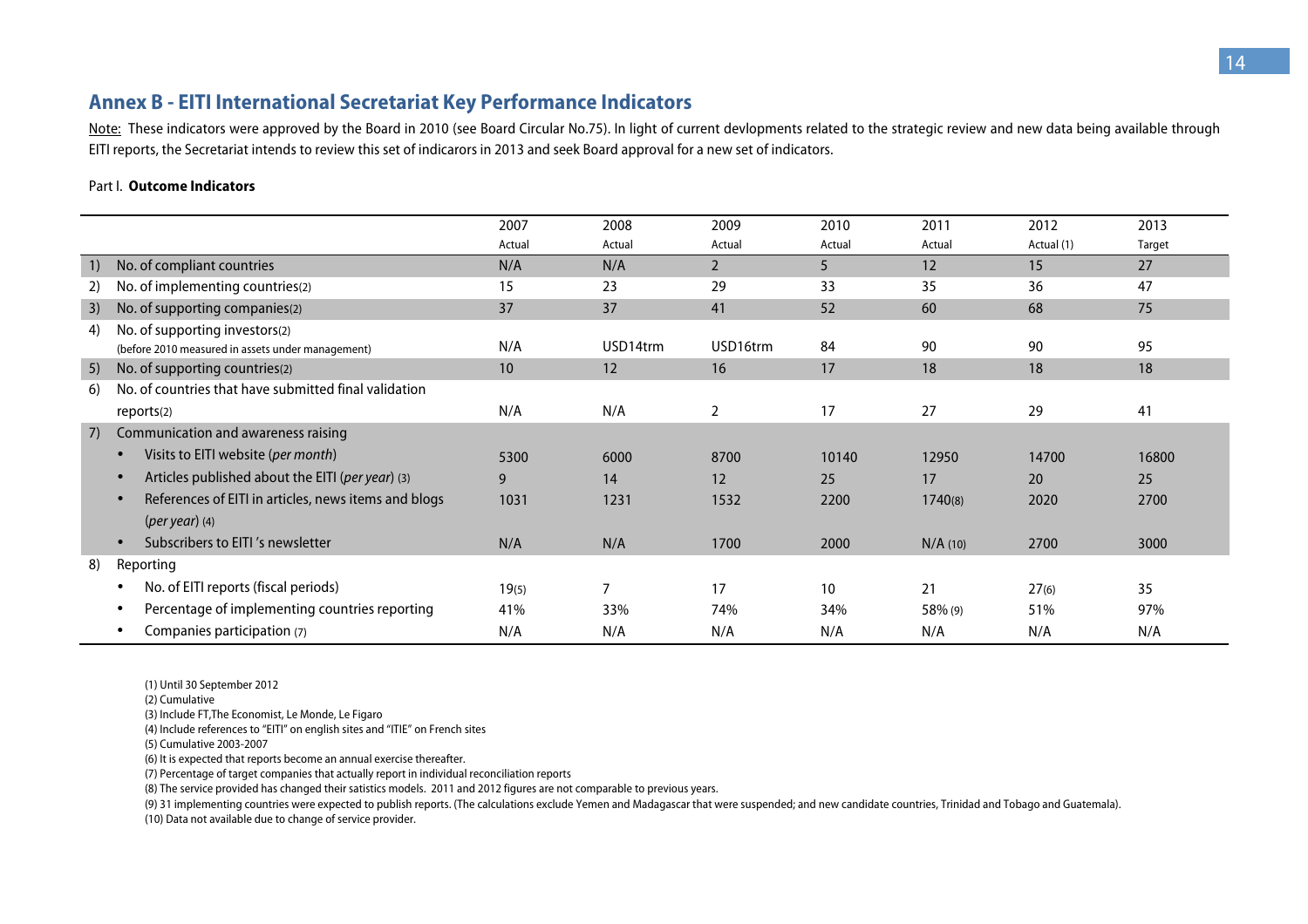

#### Part II. Agency effectiveness indicators

## **Agency effectiviness**

(Resources)

|                                            | 2010<br>(USD) | %              | 2011 (USD) | %  | $2012(USD)^4$ | %  |
|--------------------------------------------|---------------|----------------|------------|----|---------------|----|
| <b>Support to implementing countries</b>   | 678 383       | 22             | 1 106 284  | 24 | 580 275       | 31 |
| <b>Outreach activities</b>                 | 201 080       | 7              | 283732     | 6  | 156 272       | 8  |
| <b>Board meetings and Chairman support</b> | 776843        | 26             | 617 627    | 13 | 318988        | 17 |
| Rel. Stakeholders (Conference, NCs)        | 312 367       | 10             | 1 037 750  | 22 | 64 574        | 3  |
| <b>Rel. Companies and Investors</b>        | 68 855        | $\overline{2}$ | 94 770     | 2  | 14839         | 1  |
| <b>Communication</b>                       | 356 903       | 12             | 547 964    | 12 | 259 607       | 14 |
| <b>Training</b>                            | 18 3 19       | 1              | 52 841     | 1  | 31875         | 2  |
| <b>Management and administration</b>       | 608 153       | 20             | 931 253    | 20 | 457914        | 24 |

#### **Outputs**

|                                        | 2010           | 2011         | $2012^5$       |
|----------------------------------------|----------------|--------------|----------------|
| <b>Website &amp; Publications</b>      |                |              |                |
| News items                             | 51             | 71           | 45             |
| Tweets                                 | 72             | 202          | 111            |
| <b>Blogs</b>                           | 8              | 19           | 13             |
| Newsletter                             | 3              | 5            | 5              |
| Regular publications                   | 25             | 21           | 23             |
| Videos                                 | 0              | 5            | 0              |
| Progress report                        | $\mathbf{1}$   | 2            | 0              |
| <b>Validations reports reviewed</b>    | 15             | 10           | $\overline{2}$ |
| <b>Reconciliation reports reviewed</b> | 10             | 21           | 27             |
| <b>Meetings</b>                        |                |              |                |
| Donors roundtables                     | 1              | $\mathbf{1}$ | $\mathbf{1}$   |
| National coordinators meeting          | $\mathbf{1}$   | $\mathbf 0$  | $\mathbf{1}$   |
| <b>Board meetings</b>                  | 4              | 4            | 3              |
| <b>People trained</b>                  | 150            | 180          | 170            |
| <b>Countries visited</b>               |                |              |                |
| Implementing                           | 26             | 25           | 28             |
| <b>Outreach activities</b>             | $\overline{7}$ | 17           | 15             |
| <b>Disclosure of Revenues</b>          |                |              |                |
| No of EITI Reports                     | 10             | 21           | 27             |
| No of EITI Reports (disaggregated)     | 6              | 9            | 4              |
| Sector coverage                        | N/A            | N/A          | N/A            |
| Regularity of EITI disclosure          | 34 %           | 58%          | 51%            |
| Companies participating in reporting   | N/A            | N/A          | N/A            |

15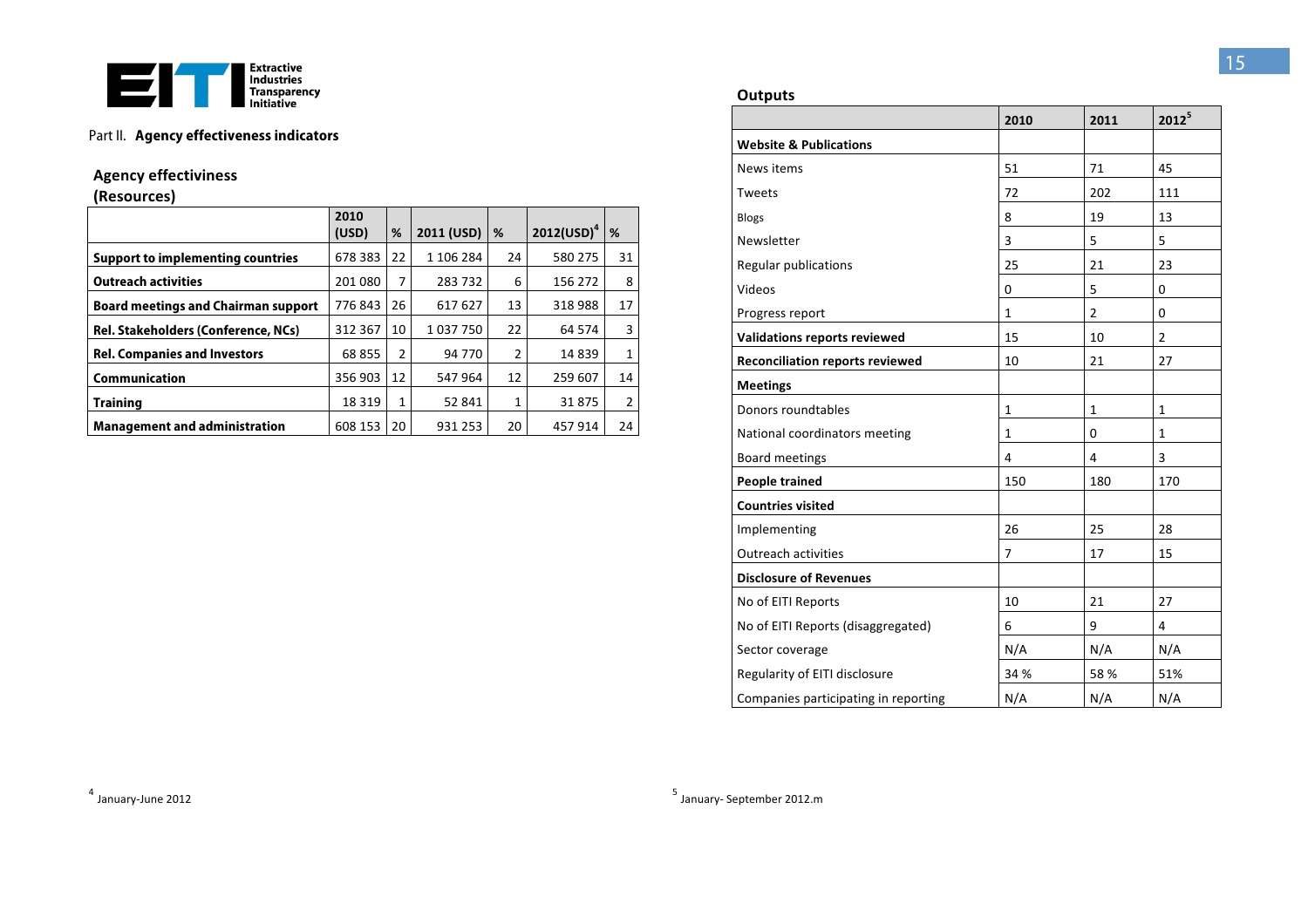

## **Annex C - Summary of actions items**

|        | <b>Workplan Elements</b><br><b>Action Items</b>                                                                                                                                                                                                                                                                   |
|--------|-------------------------------------------------------------------------------------------------------------------------------------------------------------------------------------------------------------------------------------------------------------------------------------------------------------------|
|        | 3.1. Supporting implementing countries                                                                                                                                                                                                                                                                            |
| 1      | Provide timely advice, guidance and training to the national coordinators and wider multi-stakeholder groups in all implementing countries through                                                                                                                                                                |
| 2      | Provide support to GIZ and other providers of tailored seminars on EITI implementation and communication for implementing and outreach countries                                                                                                                                                                  |
| 3<br>4 | Enhance peer learning and collaboration on EITI; and to draw together best practices by producing materials on best practice, facilitating peer missic<br>Assess the quality of the EITI reconciliation reports to improve guidance to countries on their reporting processes. Compile basic information from EIT |
| 5      | Encourage the use of valuable information in the EITI reconciliation reports for wider analysis and follow up of the extractive sector both in countries                                                                                                                                                          |
| 6      | Provide support to countries undergoing Validation.                                                                                                                                                                                                                                                               |
| 7      | Engage with key international stakeholders that provide support to implementing countries to improve the quality of technical assistance and share                                                                                                                                                                |
|        | 3.2. Outreach                                                                                                                                                                                                                                                                                                     |
| 8      | Provide guidance and support to countries applying for candidacy and assessing candidate applications before they are submitted to the Outreach a                                                                                                                                                                 |
| 9      | Work closely with the Outreach and Candidacy Committee and other stakeholders in supporting and coordinating efforts to encourage resource rich                                                                                                                                                                   |
| 10     | Strenghten coordination and cooperation with other transparency initiatives, and lobby international agencies to enhance these linkages.                                                                                                                                                                          |
|        | 3.3. The Strategy Review and implementation of the new EITI Standard                                                                                                                                                                                                                                              |
| 11     | Provide support to the Board and the Strategy Working Group. It will develop an implementation plan for the new Standard, and present a mid-year                                                                                                                                                                  |
|        | 3.4. 2013 EITI Global Conference                                                                                                                                                                                                                                                                                  |
| 12     | Organise the 6 <sup>th</sup> EITI Global Conference in such a way that it meets the agreed objectives.                                                                                                                                                                                                            |
| 13     | Assist Board constituencies with constituency organisation and Board representation for the period 2013-2015.                                                                                                                                                                                                     |
| 14     | Ensure that all action points indicated in the communication plan are executed.                                                                                                                                                                                                                                   |
|        | 3.5. Promoting the EITI and showing results                                                                                                                                                                                                                                                                       |
| 15     | Keep stakeholders informed through the EITI website and social media channels, issue newsletter every two months, and update fact sheets.                                                                                                                                                                         |
| 16     | Promote each new EITI Report on the EITI website, improve the reports database, strengthen partnerships with relevant organsiations to encourage r                                                                                                                                                                |
| 17     | Engage with media, issue press releases, write articles and op-eds for the EITI Chair, expand the media contacts database.                                                                                                                                                                                        |
| 18     | Develop and launch a new "Talking Transparency" guide and improve support and training activities to communicators in EITI countries.                                                                                                                                                                             |
| 19     | Develop materials demonstrating impact and plan for communicating these. This will include developing a 'leading to change" page on the website                                                                                                                                                                   |
| 20     | Launch the revised version of EITI Business Guide at the Global Conference.                                                                                                                                                                                                                                       |
|        | 4. Support to the EITI Board                                                                                                                                                                                                                                                                                      |
| 21     | Organise Board meetings and prepare Board Circulars                                                                                                                                                                                                                                                               |
| 22     | Provide full support to the Board and its Committees as requested and required.                                                                                                                                                                                                                                   |
| 23     | Conduct Secretariat Reviews as requested by the EITI Board.                                                                                                                                                                                                                                                       |
|        | 5. Management, funding and monitoring                                                                                                                                                                                                                                                                             |
| 24     | Oversee the day-to-day management of the EITI Association.                                                                                                                                                                                                                                                        |
| 25     | Expand its capacity by recruiting country managers and interns, including consideration of a second secondment.                                                                                                                                                                                                   |
| 26     | Implement the structural and administrative changes, and discuss progress midway through 2013.                                                                                                                                                                                                                    |
| 27     | Seek continued funding from all contributors, preferably in the form of multi-year agreements.                                                                                                                                                                                                                    |
| 28     | Discuss made to measure funding possibilities with foundations.                                                                                                                                                                                                                                                   |
| 29     | Monitor the outcome indicators set out by the Board in 2010.                                                                                                                                                                                                                                                      |
| 30     | Review the current KPI's                                                                                                                                                                                                                                                                                          |
| 31     | Revisit actions to make them more outcome oriented                                                                                                                                                                                                                                                                |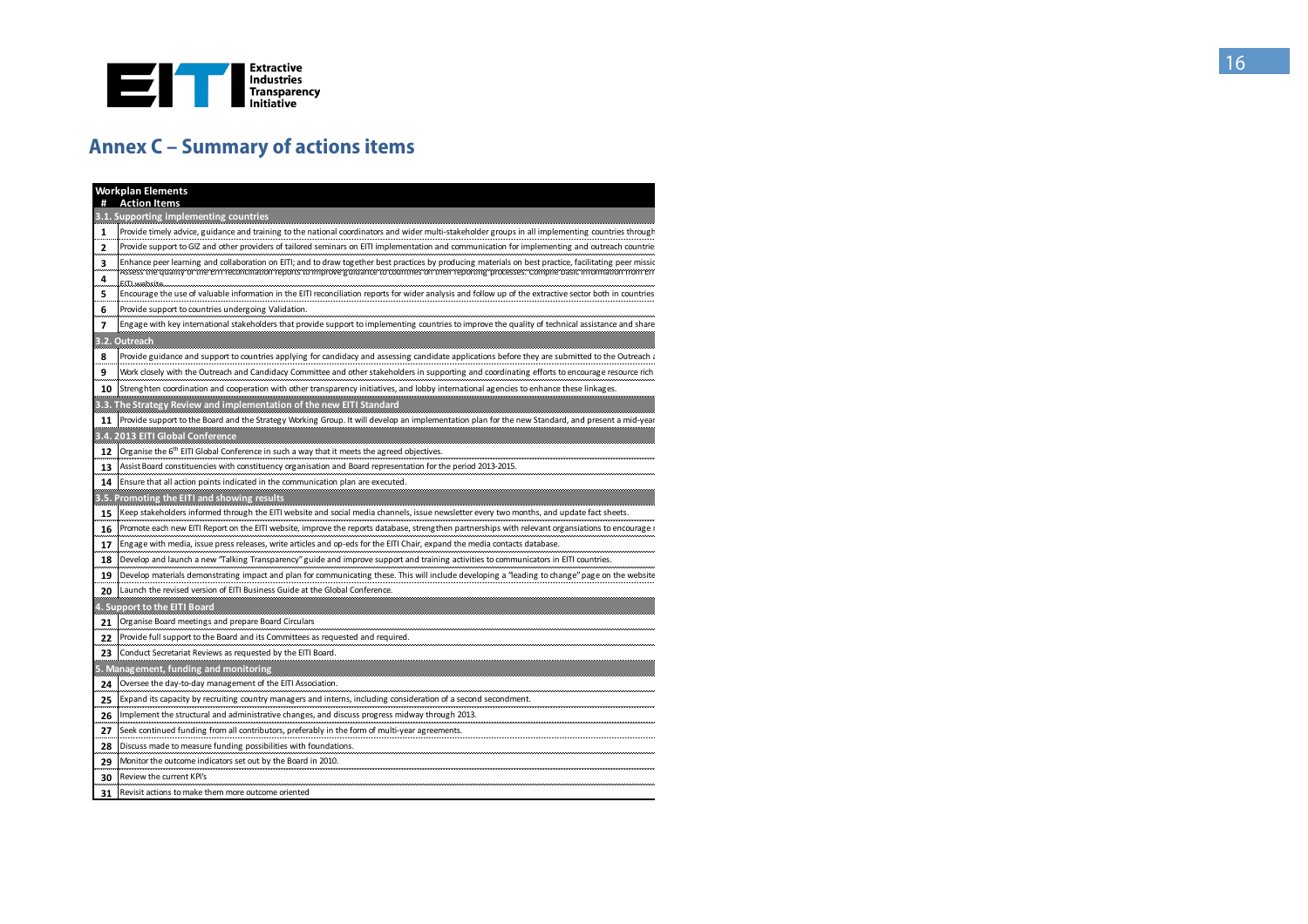## **Annex D - Summary of allocation of staff time**

| <b>Policy Staff</b>    |       | <b>Administrative</b> |       | <b>Work Plan Element</b> |
|------------------------|-------|-----------------------|-------|--------------------------|
| Moberg                 | 100 % | Krogsund              | 100 % | Supporting implemen      |
| <b>Rich</b>            | 100 % | Andreasen             | 100 % | Outreach                 |
| <b>Bartlett</b>        | 100 % | Harvey                | 100 % | Strategy Review & im     |
| Paris                  | 100 % | Bishop                | 20 %  | 2013 EITI Global Conf    |
| <b>Bittiger</b>        | 100 % | Spit                  | 100%  | Promoting the EITI an    |
| <b>Biesterbos</b>      | 100 % | Johansen              | 100%  | Support to the EITI Bc   |
| Rogan                  | 100 % | Aamot                 | 100%  | Management, funding      |
| Kråkenes               | 100 % | Intern*               | 100%  | <b>Total</b>             |
| <b>Balde</b>           | 100 % |                       |       |                          |
| Vacancy*               | 100 % |                       |       |                          |
| Vacancy*               | 100 % |                       |       |                          |
| <b>Senior Advisers</b> |       |                       |       |                          |
| Eigen                  | 20%   |                       |       |                          |
| Reitmaier              | 20%   |                       |       |                          |
| Vickery                | 20%   |                       |       |                          |
| <b>Total</b>           |       |                       |       |                          |
| (Staff years)          | 11,60 |                       | 7,20  |                          |
|                        |       |                       | 18,80 |                          |

\* Recruitment ongoing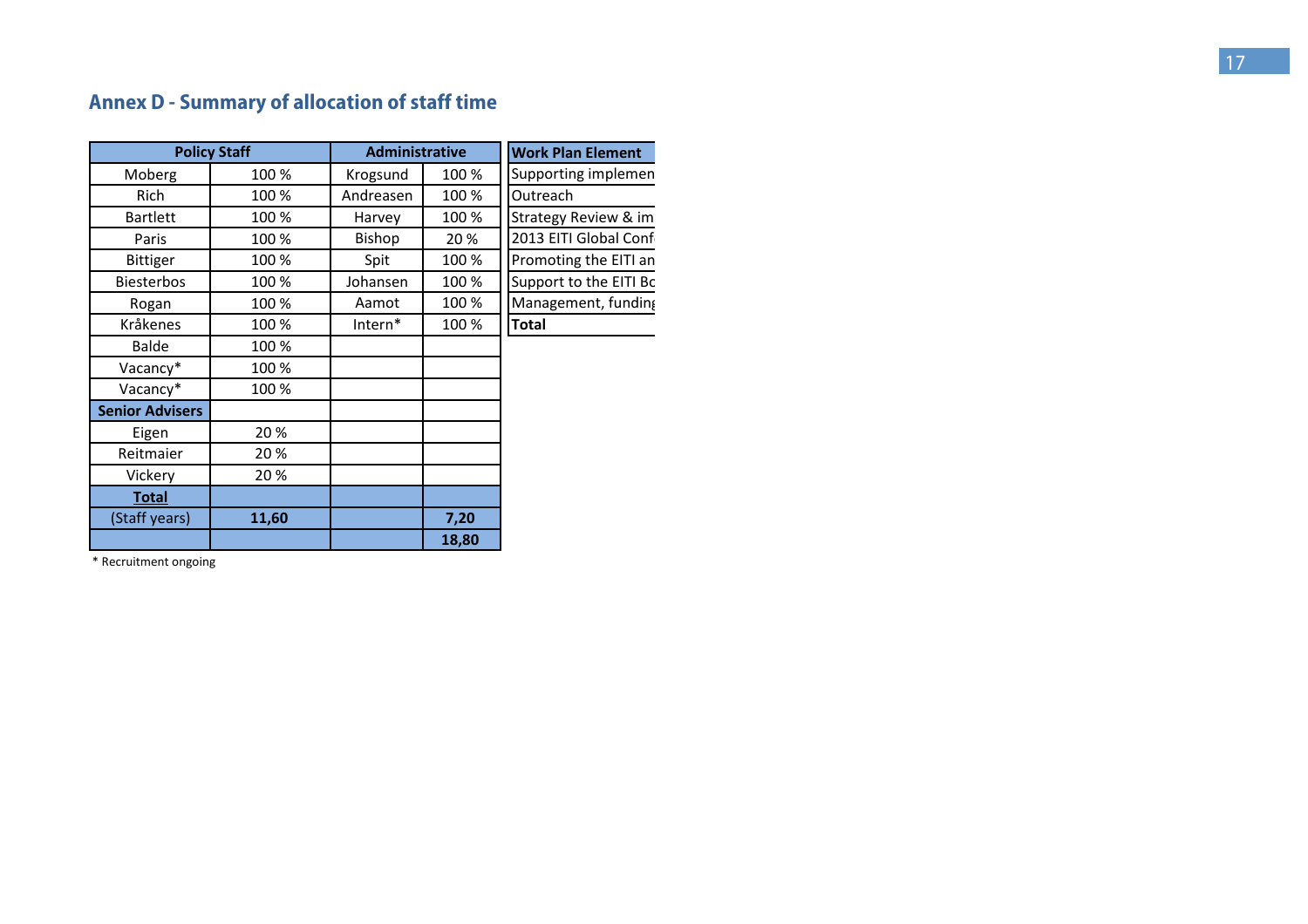

**EITI International Secretariat** Oslo, 20 December 2012

# 2013 EITI BUDGET

Approved by the EITI Board on 8 December 2012.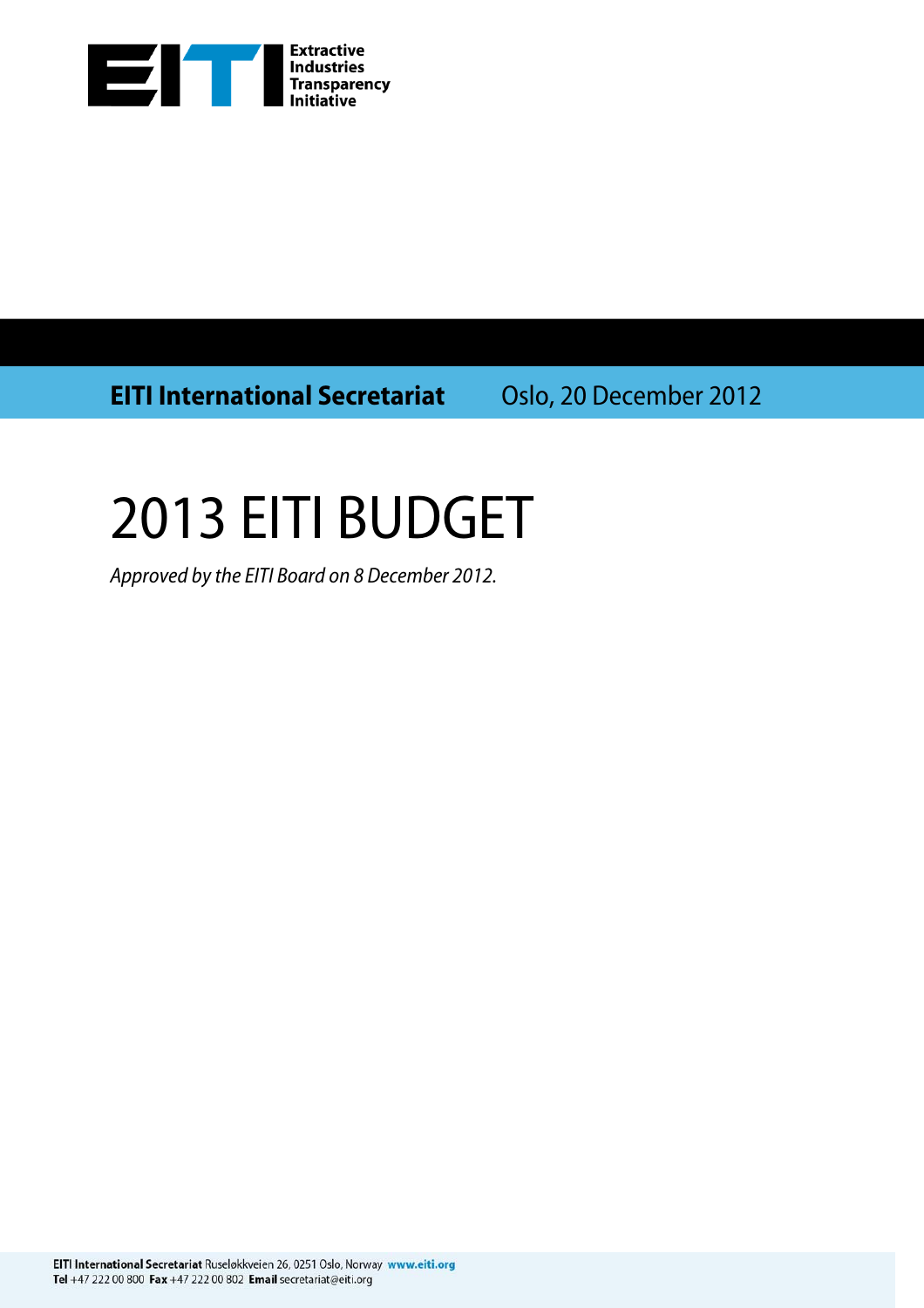## **Table of Contents**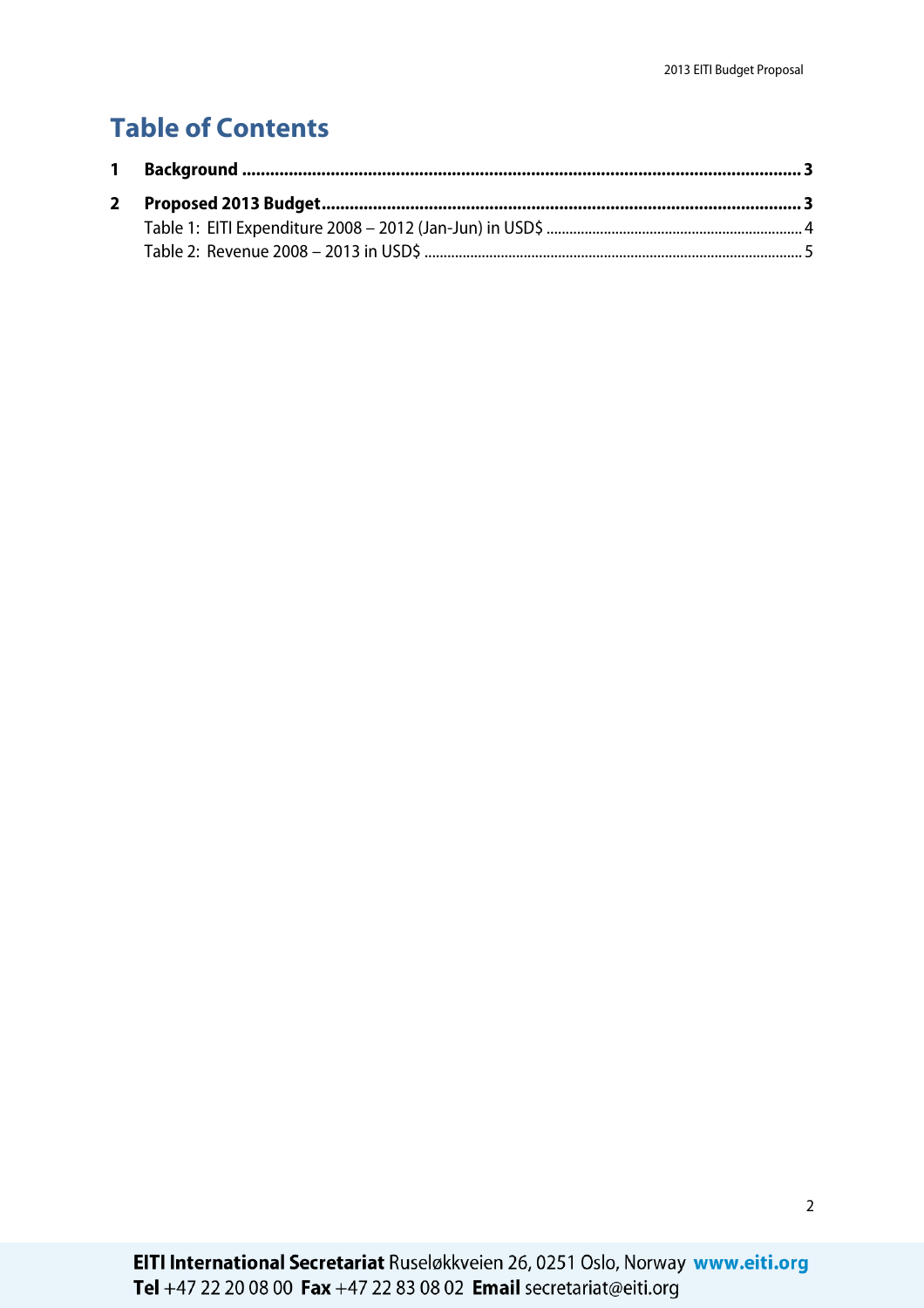### **1 Background**

The Finance Committee has reviewed projections of both revenues and expenditures with the Secretariat and is confident that they are well-founded. The proposed 2013 Budget is contingent on the Board's approval of the 2013 Workplan.

With continued efforts by the Secretariat to widen the EITI funding base, the existing commitments from supporting countries and companies, and a possible carry over from 2012 to 2013, the Secretariat expects to have access to sufficient funding to fully execute the 2013 Workplan. The reserve of USD\$0.5m that can be called upon in extreme circumstances provides further security.

## **2 Proposed 2013 Budget**

The Secretariat considers a budget of USD\$4.1m as necessary and adequate to execute its mandate as defined in the EITI Association Articles of Association and in the draft work plan for 2013. This is an 11% increase relative to the 2012 budget, but this increase is (almost) entirely due to conference costs and inflation. Without these two factors, the budget for 2013 is roughly equal to the 2012 budget.

This excludes the \$0.5m reserve which is expected to be carried over from 2012 and carried on to 2013.

Underlying this proposed Budget are the following plans and developments:

- 1. The demands on the Board and Secretariat will continue to grow. More intense support will need to be provided to implementing countries, to outreach efforts, and to on-going policy reviews and discussions. This support will reflect a new EITI Standard from May 2013, and associated dissemination activities. This will create an increased work load and a need for increased staff capacity as set out in the draft Workplan for 2013. Staff numbers are expected to continue to increase. The Secretariat is confident that it will be able to meet the added expenses.
- 2. Inflation on salaries in Norway is running at just over 4% per annum. This is likely to be reflected across most of the Secretariat's costs especially staff salaries which are now inflation-linked.
- 3. The 6<sup>th</sup> EITI Global Conference will be held in Sydney, Australia in May 2013. While the host Government has kindly offered to fund the events by AUSD\$1m of parallel funding, more funding will be required to cover the outstanding costs of the Conference. The Secretariat also hopes to raise some further parallel funding as it did in 2011, to help with some of the conference costs.
- 4. The first board meeting in 2013 will be held in Oslo in February while the next two will be held at the Conference in Sydney, Australia. The Secretariat therefore expects that actual expenses for board meeting in 2013 will be closer to the budgeted amounts predicted in 2012.
- 5. There might be some implications of the Strategy Review for the EITI budget, especially the suggestion that the validation costs might be borne by the International Secretariat. These extra costs are not reflected here as these would be unlikely to kick in until 2014.

Financial translations of these plans and developments on expenses in 2013 are presented in Table 1.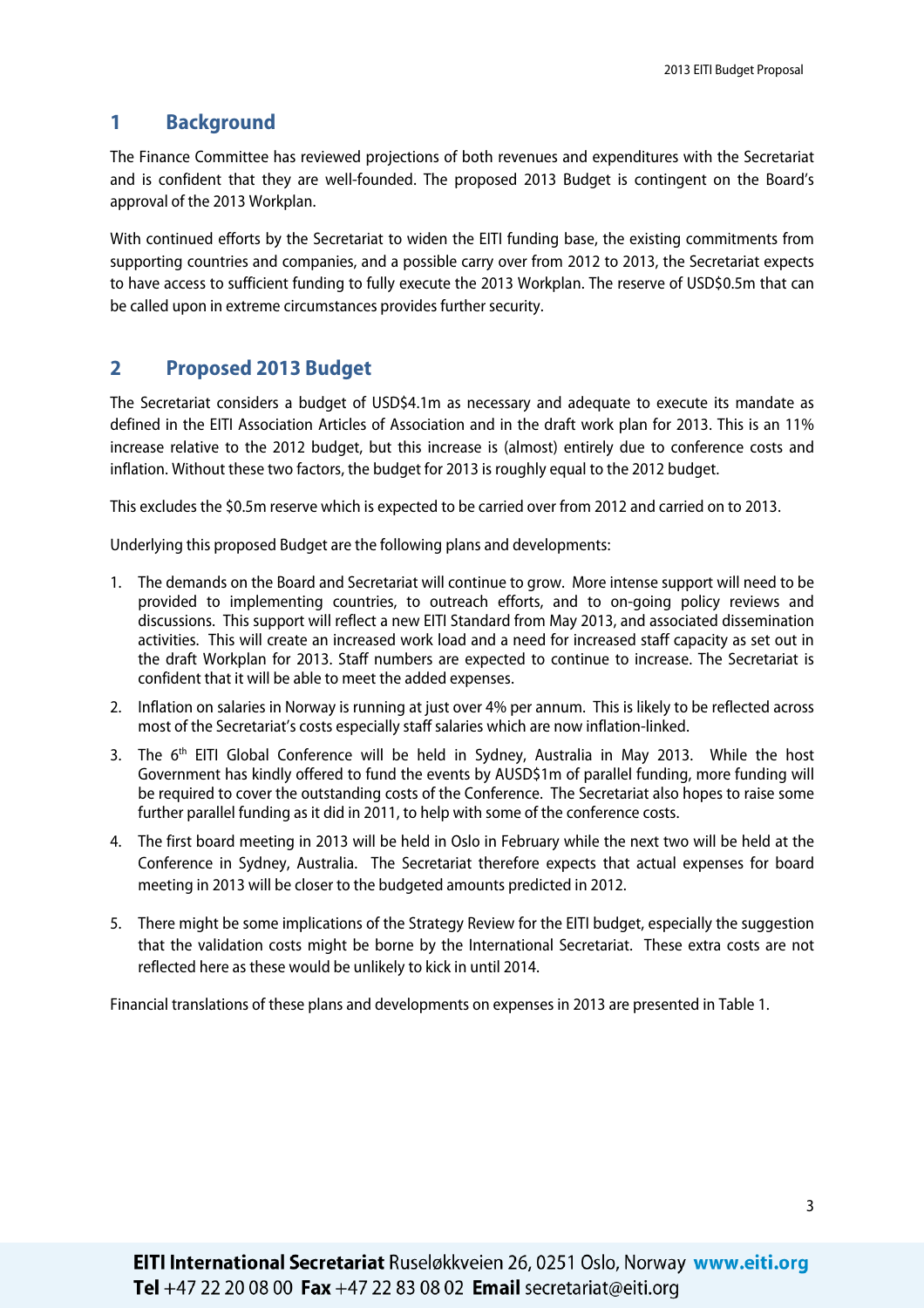| <b>Description</b>              | 2008            | 2009    | 2010    | 2011    | 2012                       | 2012          | 2013         | 2013                 |
|---------------------------------|-----------------|---------|---------|---------|----------------------------|---------------|--------------|----------------------|
|                                 | <b>Expenses</b> |         |         |         | <b>Expenses</b><br>Jan-Jun | <b>Budget</b> | Proposed     | Proposed<br>increase |
|                                 |                 |         |         |         |                            |               | budget       |                      |
| Implementation                  | 211899          | 167449  | 206902  | 162377  | 98023                      | 250000        | 250000       | $0\%$                |
| Outreach                        | 125366          | 103034  | 104683  | 151054  | 67241                      | 150000        | 150000       | $0\%$                |
| <b>Board meetings</b>           | 167661          | 152696  | 457825  | 427553  | 265894                     | 300000        | 300000       | $0\%$                |
| Communications                  | 104339          | 77375   | 95254   | 225746  | 118641                     | 125000        | 150000       | 20%                  |
| Chair's support                 | 300360          | 147093  | 153766  | 85827   | 15998                      | 100000        | <b>50000</b> | $-50%$               |
| Project consultants             | 162391          | 131697  | 106845  | 305015  | 97766                      | 150000        | 150000       | $0\%$                |
| Salary                          | 1276726         | 1266475 | 1403359 | 1922008 | 892902                     | 2000000       | 2100000      | 5%                   |
| Other staff expenses            | 249221          | 49708   | 92673   | 71966   | 72484                      | 125000        | 125000       | $0\%$                |
| Office expenses                 | 275391          | 166576  | 179275  | 362632  | 220498                     | 250000        | 300000       | 20%                  |
| Contingency                     | 2955            |         | 2800582 |         |                            | 50000         |              |                      |
| <b>TOTAL (excl. conference)</b> | 2876309         | 2262103 | 2800582 | 3714178 | 1849447                    | 3500000       | 3575000      | 4%                   |
| Conference                      | 35126           | 401829  | 219192  | 958042  | 34897                      | 150000        | 500000       | 233%                 |
| <b>TOTAL (incl. Conference)</b> | 2911435         | 2663932 | 3019774 | 4672220 | 1884344                    | 3650000       | 4075000      | 11%                  |

#### **Table 1: EITI Expenditure 2008 – 2012 (Jan-Jun) in USD\$**

With its continued efforts to strengthen the EITI funding base, the secretariat expects to have access to sufficient funding in 2013 to cover the increased expenses and to properly execute the 2013 Workplan. There have been significant carry-overs in the past two years partly due to the strong Norwegian currency.

Additional considerations supporting these expectations are:

- A widening funding base. So far in 2012, we have 6 new supporting companies; and
- Existing commitments from supporting countries and companies.

The reserve of USD\$0.5m that can be called upon in extreme circumstances provides further security.

These considerations are presented in Table 2.